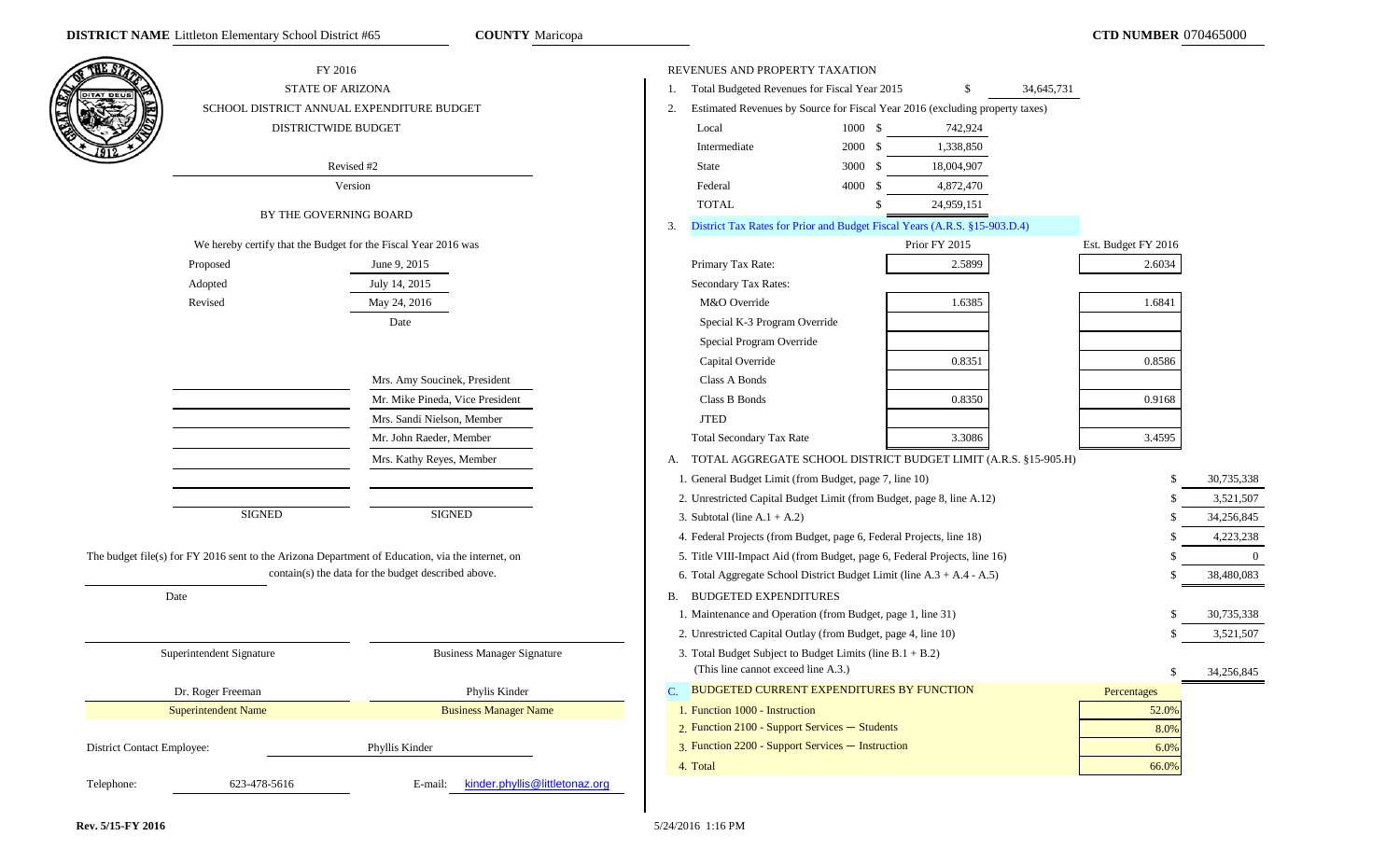Revised #2

| <b>FUND 001 (M&amp;O)</b>                                 |                   |           |            |                 |           |             | MAINTENANCE AND OPERATION (M&O) FUND |         |            |            |               |
|-----------------------------------------------------------|-------------------|-----------|------------|-----------------|-----------|-------------|--------------------------------------|---------|------------|------------|---------------|
|                                                           |                   |           |            |                 | Employee  | Purchased   |                                      |         | Totals     |            |               |
|                                                           |                   |           | <b>FTE</b> | <b>Salaries</b> | Benefits  | Services    | Supplies                             | Other   | Prior      | Budget     | $\frac{0}{0}$ |
| <b>Expenditures</b>                                       |                   | Prior     | Budget     |                 |           | 6300, 6400, |                                      |         | <b>FY</b>  | <b>FY</b>  | Increase/     |
|                                                           |                   | <b>FY</b> | <b>FY</b>  | 6100            | 6200      | 6500        | 6600                                 | 6800    | 2015       | 2016       | Decrease      |
| 100 Regular Education                                     |                   |           |            |                 |           |             |                                      |         |            |            |               |
| 1000 Instruction                                          |                   | 262.10    | 273.75     | 10,260,461      | 2,973,032 | 314,703     | 158,129                              | 81,644  | 14,499,537 | 13,787,969 | $-4.9\%$ 1    |
| 2000 Support Services                                     |                   |           |            |                 |           |             |                                      |         |            |            |               |
| 2100 Students                                             |                   | 23.75     | 22.75      | 824,446         | 207,904   | 80,500      | 10,929                               |         | 884,576    | 1,123,779  | 27.0%         |
| 2200 Instructional Staff                                  |                   | 22.75     | 21.25      | 949,661         | 256,340   | 76,850      | 52,050                               | 19,000  | 1,251,084  | 1,353,901  | 8.2%          |
| 2300 General Administration                               |                   | 2.00      | 5.00       | 399,258         | 119,119   | 280,997     | 2,000                                | 27,000  | 470,190    | 828,374    | 76.2% 4       |
| 2400 School Administration                                |                   | 18.00     | 18.00      | 1,235,764       | 324,129   |             | 18,728                               | 5,000   | 1,474,654  | 1,583,621  | 7.4% 5        |
| 2500 Central Services                                     |                   | 17.00     | 14.25      | 716,770         | 202,282   | 400,540     | 99,970                               | 26,926  | 1,560,130  | 1,446,488  | $-7.3\%$ 6.   |
| 2600 Operation & Maintenance of Plant                     |                   | 40.50     | 38.50      | 1,149,059       | 383,130   | 778,000     | 890,385                              | 4,000   | 3,288,203  | 3,204,574  | $-2.5\%$ 7    |
| 2900 Other                                                |                   | 0.00      |            |                 |           |             |                                      |         |            |            | $0.0\%$ 8.    |
| 3000 Operation of Noninstructional Services               |                   | 1.00      | 1.00       | 32,245          | 8,790     |             | 4,355                                |         | 31,865     | 45,390     | 42.4% 9.      |
| 610 School-Sponsored Cocurricular Activities              | 10                | 0.00      | 0.00       | 18,000          | 2,600     |             |                                      |         | 18,000     | 20,600     | 14.4% 10.     |
| 620 School-Sponsored Athletics                            | 11                | 0.00      | 0.00       | 63,641          | 11.645    | 22,000      | 150                                  |         | 152,113    | 97,436     | $-35.9\%$ 11  |
| <b>630 Other Instructional Programs</b>                   | 12                |           |            |                 |           |             |                                      |         |            |            | $0.0\%$ 12    |
| 700, 800, 900 Other Programs                              | 13.               |           |            |                 |           |             |                                      |         |            |            | $0.0\%$ 13.   |
| <b>Regular Education Subsection Subtotal (lines 1-13)</b> | 14.               | 387.10    | 394.50     | 15,649,305      | 4,488,971 | 1,953,590   | 1,236,696                            | 163,570 | 23,630,352 | 23,492,132 | $-0.6\%$ 14.  |
| 200 Special Education                                     |                   |           |            |                 |           |             |                                      |         |            |            |               |
| 1000 Instruction                                          | 15.               | 84.25     | 92.50      | 2,714,387       | 780,963   | 245,000     | 6,500                                |         | 3,624,949  | 3,746,850  | 3.4% 15.      |
| 2000 Support Services                                     |                   |           |            |                 |           |             |                                      |         |            |            |               |
| 2100 Students                                             | 16.               | 25.25     | 8.60       | 584,565         | 155,694   | 1,133,219   |                                      | 1,000   | 2,045,770  | 1,874,478  | $-8.4\%$ 16.  |
| 2200 Instructional Staff                                  | 17                | 1.00      | 1.00       | 39,078          | 12,206    |             | 3,000                                |         | 132,499    | 54,284     | $-59.0\%$ 17. |
| 2300 General Administration                               | 18.               | 0.00      |            |                 |           |             |                                      |         |            |            | $0.0\%$ 18.   |
| 2400 School Administration                                | 19                | 0.00      |            |                 |           |             |                                      |         |            |            | $0.0\%$ 19.   |
| 2500 Central Services                                     | 20.               | 0.00      |            |                 |           |             |                                      |         |            |            | $0.0\%$ 20.   |
| 2600 Operation & Maintenance of Plant                     | 21                | 0.00      |            |                 |           |             |                                      |         |            |            | $0.0\%$ 21    |
| 2900 Other                                                | 22                | 0.00      |            |                 |           |             |                                      |         |            |            | $0.0\%$ 22.   |
| 3000 Operation of Noninstructional Services               | 23                | 0.00      |            |                 |           |             |                                      |         |            |            | $0.0\%$ 23.   |
| Subtotal (lines 15-23)                                    | 24                | 110.50    | 102.10     | 3,338,030       | 948,863   | 1,378,219   | 9,500                                | 1,000   | 5,803,218  | 5,675,612  | $-2.2\%$ 24   |
| 400 Pupil Transportation                                  | 25.               | 30.60     | 30.50      | 748,607         | 241,772   | 70,300      | 205,758                              | 625     | 1,380,855  | 1,267,062  | $-8.2\%$ 25.  |
| 510 Desegregation (from Districtwide Desegregation        |                   |           |            |                 |           |             |                                      |         |            |            |               |
| Budget, page 2, line 44)                                  | 26.               | 0.00      | 0.00       |                 |           |             |                                      |         |            |            | $0.0\%$ 26.   |
| 520 Special K-3 Program Override                          |                   |           |            |                 |           |             |                                      |         |            |            |               |
| (from Supplement, page 1, line 10)                        | 27.               | 0.00      | 0.00       | $\Omega$        |           |             |                                      |         |            |            | 0.0% 27.      |
| 530 Dropout Prevention Programs                           | 28                | 0.00      |            |                 |           |             |                                      |         |            |            | $0.0\%$ 28.   |
| 540 Joint Career and Technical Education and Vocational   |                   |           |            |                 |           |             |                                      |         |            |            |               |
| Education Center (from Supplement, page 1, line 20)       | 29.               | 0.00      | 0.00       |                 |           |             |                                      |         |            |            | $0.0\%$ 29.   |
| 550 K-3 Reading Program                                   | $\overline{30}$ . | 4.50      | 6.00       | 250,173         | 50,359    |             |                                      |         | 304,275    | 300.532    | $-1.2\%$ 30.  |
| Total Expenditures (lines 14, and 24-30)                  |                   |           |            |                 |           |             |                                      |         |            |            |               |
| (Cannot exceed page 7, line 10)                           | 31.               | 532.70    | 533.10     | 19,986,115      | 5,729,965 | 3,402,109   | 1,451,954                            | 165,195 | 31,118,700 | 30,735,338 | $-1.2\%$ 31.  |
|                                                           |                   |           |            |                 |           |             |                                      |         |            |            |               |

**The district has budgeted an amount in the M&O Fund equal to the General Budget Limit as calculated on page 7 of 8.**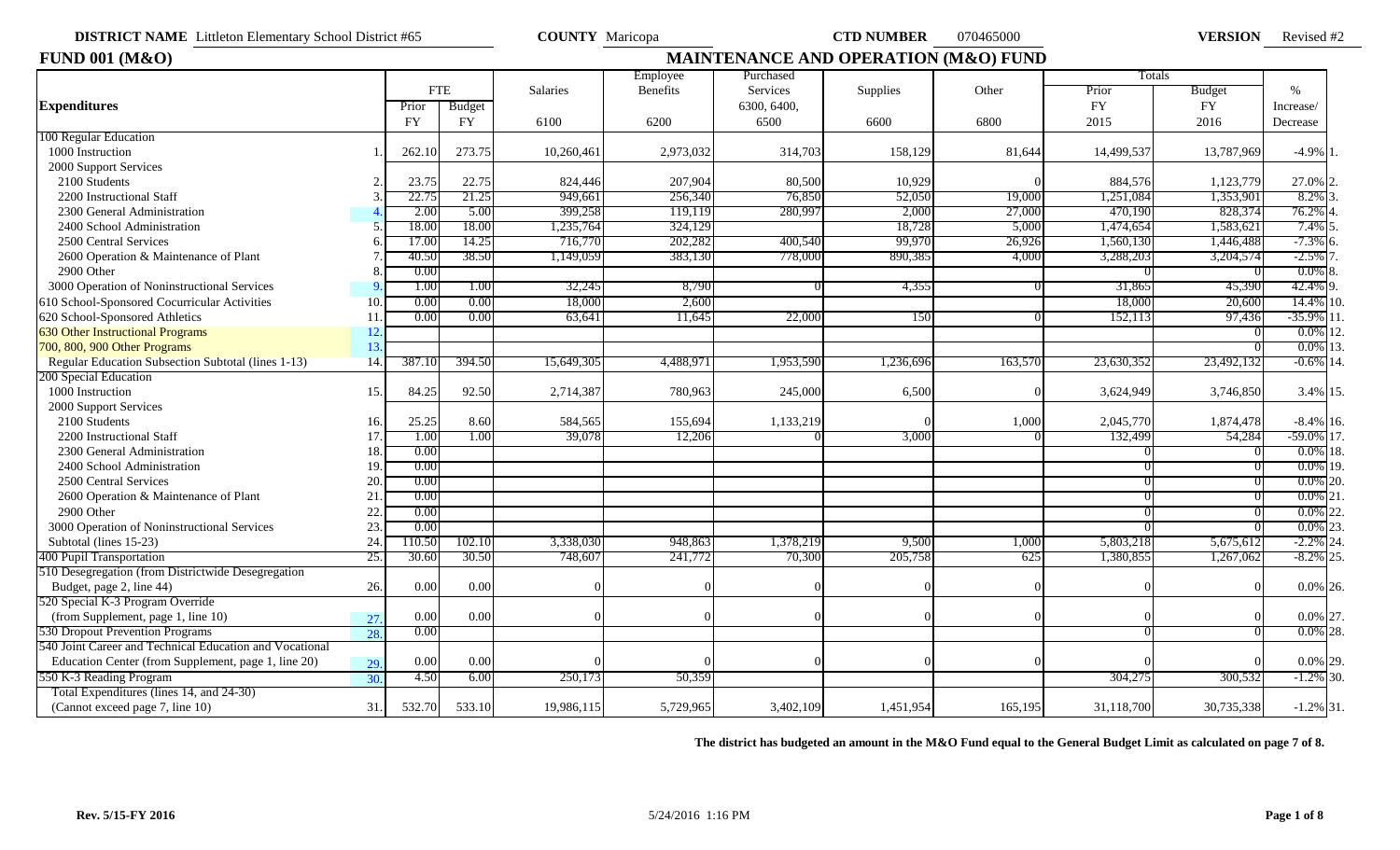### **SPECIAL EDUCATION PROGRAMS BY TYPE (M&O Fund Program 200)**

| $(A.R.S. \S\S15-761 \text{ and } 15-903)$               | <b>Prior FY</b> | <b>Budget FY</b> |                                                                        |
|---------------------------------------------------------|-----------------|------------------|------------------------------------------------------------------------|
| 1. Autism                                               | 858,786         | 969,826          | <b>Expenditures Budgeted for Audit Services</b><br>-1.                 |
| 2. Emotional Disability                                 | 45,226          | 165,074 2.       | M&O Fund - Nonfederal<br>44,000<br>6350                                |
| 3. Hearing Impairment                                   |                 |                  | All Funds - Federal<br>6330<br>4,500                                   |
| 4. Other Health Impairments                             | 0               | 22,000           | -4.                                                                    |
| 5. Specific Learning Disability                         | 2,824,718       | 2,331,162        | -5.                                                                    |
| 6. Mild, Moderate or Severe Intellectual Disability     | 690,463         | 754,177          | FY 2016 Performance Pay (A.R.S. §15-920)<br>-6.                        |
| 7. Multiple Disabilities                                | 426,755         | 331,422          | Amount Budgeted in M&O Fund for a Performance Pay Compor               |
| 8. Multiple Disabilities with Severe Sensory Impairment | 139,457         | 177,923          | Do not report budgeted amounts for the Performance Pay Compo<br>8.     |
| 9. Orthopedic Impairment                                | 67,432          | 99,300           | -9.                                                                    |
| 10. Developmental Delay                                 | 317,372         | 493,693 10.      |                                                                        |
| 11. Preschool Severe Delay                              | 0               | 33,300 11.       | <b>Expenditures Budgeted in the M&amp;O Fund for Food Service</b>      |
| 12. Speech/Language Impairment                          | 0               |                  | Amount budgeted in M&O for Food Service (Fund 001, Function<br>12.     |
| 13. Traumatic Brain Injury                              | 0               |                  | (This amount will be used to determine district compliance with<br>13. |
| 14. Visual Impairment                                   | 15,837          | 675 14.          | requirements pursuant to Code of Federal Regulations (CFR) Tit         |
| 15. Subtotal (lines 1 through 14)                       | 5,386,046       | 5,378,552        | 15.                                                                    |
| 16. Gifted Education                                    | 368,963         | 297,060          | 16.                                                                    |
| 17. Remedial Education                                  | 0               |                  | 17.                                                                    |
| 18. ELL Incremental Costs                               | 48,209          |                  | 18.                                                                    |
| 19. ELL Compensatory Instruction                        |                 |                  | 19.                                                                    |
| 20. Vocational and Technical Education                  | 0               |                  | 20.                                                                    |
| 21. Career Education                                    | 0               |                  | 21.                                                                    |
| 22. Total (lines 15 through 21. Must equal              |                 |                  |                                                                        |
| total of line 24, page 1)                               | 5,803,218       | 5,675,612 22.    |                                                                        |

### **Proposed Ratios for Special Education**

 $(A.R.S. \$ §§15-903.E.1 and 15-764.A.5)

 $(A.R.S. §15-903.E.2)$ **Estimated FTE Certified Employees**

| Teacher-Pupil 1 to 14 |  |
|-----------------------|--|
| Staff-Pupil 1 to 10   |  |

| Prior FY | Budget FY |
|----------|-----------|
| 346.00   | 350.85    |

| <b>Expenditures Budgeted for Audit Services</b> |      |        |
|-------------------------------------------------|------|--------|
| M&O Fund - Nonfederal                           | 6350 | 44,000 |
| All Funds - Federal                             | 6330 | 4.500  |

### 6. Mild, Moderate or Severe Intellectual Disability 690,463 754,177 6. **FY 2016 Performance Pay (A.R.S. §15-920)**

Amount Budgeted in M&O Fund for a Performance Pay Component

Bo not report budgeted amounts for the Performance Pay Component of the Classroom Site Fund on this line.

### **Expenditures Budgeted in the M&O Fund for Food Service**

13,650 Amount budgeted in M&O for Food Service (Fund 001, Function 3100) 43,650 (This amount will be used to determine district compliance with state matching requirements pursuant to Code of Federal Regulations (CFR) Title 7,  $$210.17(a)]$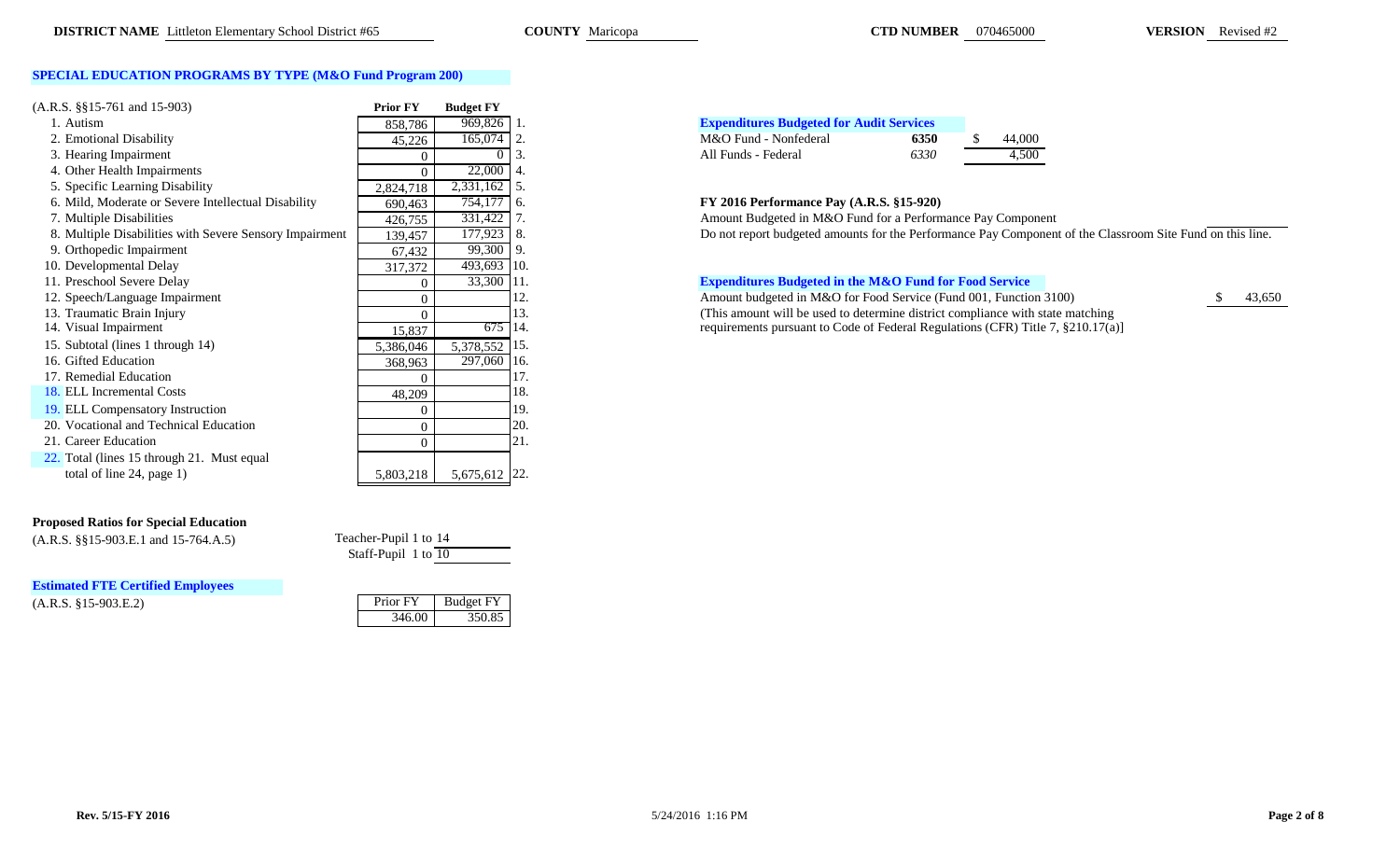**DISTRICT NAME** Littleton Elementary School District #65 **COUNTY** Maricopa **CTD NUMBER** 070465000 **VERSION** Revised #2

**VERSION**

| <b>Expenditures</b><br>Salaries<br><b>Employee Benefits</b><br>6300, 6400,<br>Supplies<br>Short-Term Debt<br>Prior FY<br><b>Budget FY</b><br>Increase/<br>6100<br>6600<br>6850<br>6200<br>6500(1)<br>2015<br>2016<br>Decrease<br><b>Classroom Site Fund 011 - Base Salary</b><br>100 Regular Education<br>1000 Instruction<br>441,056<br>77,083<br>410,533<br>518,139<br>26.2%<br>$0.0\%$ 2.<br>$(1)$ For FY 2016, the district has budgeted \$<br>2100 Support Services - Students<br>$\Omega$<br>$\Omega$<br>34,550<br>34,550<br>$0.0\%$ 3.<br>2200 Support Services - Instructional Staff<br>29,750<br>4.800<br>object code 6590 for Classroom Site Fund pass-through payments to district-<br>470,806<br>81,883<br>445,083<br>552,689<br>24.2% 4<br>Program 100 Subtotal (lines 1-3)<br>sponsored charter schools. This amount is not included in the amounts reported<br>for Fund 013.<br>200 Special Education<br>1000 Instruction<br>37,000<br>7,500<br>66,720<br>44,500<br>$-33.3\%$ 5.<br>$0.0\%$ 6.<br>2100 Support Services - Students<br>$\Omega$<br>$\overline{0}$<br>24,484<br>9,100<br>31,320<br>244.2% 7<br>2200 Support Services - Instructional Staff<br>6,836<br>61,484<br>14,336<br>75,820<br>75,820<br>Program 200 Subtotal (lines 5-7)<br>$0.0\%$ 8.<br>Other Programs (Specify)<br>1000 Instruction<br>$0.0\%$ 9.<br>$\Omega$<br>$\Omega$<br>$\theta$<br>$\overline{0}$<br>$0.0\%$ 10.<br>2100 Support Services - Students<br>10<br>$0.0\%$ 11.<br>2200 Support Services - Instructional Staff<br>$\overline{0}$<br>$\overline{0}$<br>11<br>0.0% 12.<br>12<br>Other Programs Subtotal (lines 9-11)<br>$\mathbf{0}$<br>$\overline{0}$<br>$\Omega$<br>$\Omega$<br>532,290<br>96,219<br>520,903<br>628,509<br>20.7% 13.<br>Total Expenditures (lines 4, 8, and 12)<br>13.<br>The district has budgeted an amount in Fund 011 equal to the Classroom Site Fund<br>Classroom Site Fund 012 - Performance Pay<br>Budget Limit as calculated on Page 8 of 8. |              |
|------------------------------------------------------------------------------------------------------------------------------------------------------------------------------------------------------------------------------------------------------------------------------------------------------------------------------------------------------------------------------------------------------------------------------------------------------------------------------------------------------------------------------------------------------------------------------------------------------------------------------------------------------------------------------------------------------------------------------------------------------------------------------------------------------------------------------------------------------------------------------------------------------------------------------------------------------------------------------------------------------------------------------------------------------------------------------------------------------------------------------------------------------------------------------------------------------------------------------------------------------------------------------------------------------------------------------------------------------------------------------------------------------------------------------------------------------------------------------------------------------------------------------------------------------------------------------------------------------------------------------------------------------------------------------------------------------------------------------------------------------------------------------------------------------------------------------------------------------------------------------------------------------------------------------------------------------------------------------|--------------|
|                                                                                                                                                                                                                                                                                                                                                                                                                                                                                                                                                                                                                                                                                                                                                                                                                                                                                                                                                                                                                                                                                                                                                                                                                                                                                                                                                                                                                                                                                                                                                                                                                                                                                                                                                                                                                                                                                                                                                                              |              |
|                                                                                                                                                                                                                                                                                                                                                                                                                                                                                                                                                                                                                                                                                                                                                                                                                                                                                                                                                                                                                                                                                                                                                                                                                                                                                                                                                                                                                                                                                                                                                                                                                                                                                                                                                                                                                                                                                                                                                                              |              |
|                                                                                                                                                                                                                                                                                                                                                                                                                                                                                                                                                                                                                                                                                                                                                                                                                                                                                                                                                                                                                                                                                                                                                                                                                                                                                                                                                                                                                                                                                                                                                                                                                                                                                                                                                                                                                                                                                                                                                                              |              |
|                                                                                                                                                                                                                                                                                                                                                                                                                                                                                                                                                                                                                                                                                                                                                                                                                                                                                                                                                                                                                                                                                                                                                                                                                                                                                                                                                                                                                                                                                                                                                                                                                                                                                                                                                                                                                                                                                                                                                                              |              |
|                                                                                                                                                                                                                                                                                                                                                                                                                                                                                                                                                                                                                                                                                                                                                                                                                                                                                                                                                                                                                                                                                                                                                                                                                                                                                                                                                                                                                                                                                                                                                                                                                                                                                                                                                                                                                                                                                                                                                                              |              |
|                                                                                                                                                                                                                                                                                                                                                                                                                                                                                                                                                                                                                                                                                                                                                                                                                                                                                                                                                                                                                                                                                                                                                                                                                                                                                                                                                                                                                                                                                                                                                                                                                                                                                                                                                                                                                                                                                                                                                                              | in Fund 010, |
|                                                                                                                                                                                                                                                                                                                                                                                                                                                                                                                                                                                                                                                                                                                                                                                                                                                                                                                                                                                                                                                                                                                                                                                                                                                                                                                                                                                                                                                                                                                                                                                                                                                                                                                                                                                                                                                                                                                                                                              |              |
|                                                                                                                                                                                                                                                                                                                                                                                                                                                                                                                                                                                                                                                                                                                                                                                                                                                                                                                                                                                                                                                                                                                                                                                                                                                                                                                                                                                                                                                                                                                                                                                                                                                                                                                                                                                                                                                                                                                                                                              |              |
|                                                                                                                                                                                                                                                                                                                                                                                                                                                                                                                                                                                                                                                                                                                                                                                                                                                                                                                                                                                                                                                                                                                                                                                                                                                                                                                                                                                                                                                                                                                                                                                                                                                                                                                                                                                                                                                                                                                                                                              |              |
|                                                                                                                                                                                                                                                                                                                                                                                                                                                                                                                                                                                                                                                                                                                                                                                                                                                                                                                                                                                                                                                                                                                                                                                                                                                                                                                                                                                                                                                                                                                                                                                                                                                                                                                                                                                                                                                                                                                                                                              |              |
|                                                                                                                                                                                                                                                                                                                                                                                                                                                                                                                                                                                                                                                                                                                                                                                                                                                                                                                                                                                                                                                                                                                                                                                                                                                                                                                                                                                                                                                                                                                                                                                                                                                                                                                                                                                                                                                                                                                                                                              |              |
|                                                                                                                                                                                                                                                                                                                                                                                                                                                                                                                                                                                                                                                                                                                                                                                                                                                                                                                                                                                                                                                                                                                                                                                                                                                                                                                                                                                                                                                                                                                                                                                                                                                                                                                                                                                                                                                                                                                                                                              |              |
|                                                                                                                                                                                                                                                                                                                                                                                                                                                                                                                                                                                                                                                                                                                                                                                                                                                                                                                                                                                                                                                                                                                                                                                                                                                                                                                                                                                                                                                                                                                                                                                                                                                                                                                                                                                                                                                                                                                                                                              |              |
|                                                                                                                                                                                                                                                                                                                                                                                                                                                                                                                                                                                                                                                                                                                                                                                                                                                                                                                                                                                                                                                                                                                                                                                                                                                                                                                                                                                                                                                                                                                                                                                                                                                                                                                                                                                                                                                                                                                                                                              |              |
|                                                                                                                                                                                                                                                                                                                                                                                                                                                                                                                                                                                                                                                                                                                                                                                                                                                                                                                                                                                                                                                                                                                                                                                                                                                                                                                                                                                                                                                                                                                                                                                                                                                                                                                                                                                                                                                                                                                                                                              |              |
|                                                                                                                                                                                                                                                                                                                                                                                                                                                                                                                                                                                                                                                                                                                                                                                                                                                                                                                                                                                                                                                                                                                                                                                                                                                                                                                                                                                                                                                                                                                                                                                                                                                                                                                                                                                                                                                                                                                                                                              |              |
|                                                                                                                                                                                                                                                                                                                                                                                                                                                                                                                                                                                                                                                                                                                                                                                                                                                                                                                                                                                                                                                                                                                                                                                                                                                                                                                                                                                                                                                                                                                                                                                                                                                                                                                                                                                                                                                                                                                                                                              |              |
|                                                                                                                                                                                                                                                                                                                                                                                                                                                                                                                                                                                                                                                                                                                                                                                                                                                                                                                                                                                                                                                                                                                                                                                                                                                                                                                                                                                                                                                                                                                                                                                                                                                                                                                                                                                                                                                                                                                                                                              |              |
|                                                                                                                                                                                                                                                                                                                                                                                                                                                                                                                                                                                                                                                                                                                                                                                                                                                                                                                                                                                                                                                                                                                                                                                                                                                                                                                                                                                                                                                                                                                                                                                                                                                                                                                                                                                                                                                                                                                                                                              |              |
|                                                                                                                                                                                                                                                                                                                                                                                                                                                                                                                                                                                                                                                                                                                                                                                                                                                                                                                                                                                                                                                                                                                                                                                                                                                                                                                                                                                                                                                                                                                                                                                                                                                                                                                                                                                                                                                                                                                                                                              |              |
| 100 Regular Education                                                                                                                                                                                                                                                                                                                                                                                                                                                                                                                                                                                                                                                                                                                                                                                                                                                                                                                                                                                                                                                                                                                                                                                                                                                                                                                                                                                                                                                                                                                                                                                                                                                                                                                                                                                                                                                                                                                                                        |              |
| 1,396,982<br>25.4% 14.<br>1000 Instruction<br>14<br>1,236,224<br>160,758<br>1,113,943                                                                                                                                                                                                                                                                                                                                                                                                                                                                                                                                                                                                                                                                                                                                                                                                                                                                                                                                                                                                                                                                                                                                                                                                                                                                                                                                                                                                                                                                                                                                                                                                                                                                                                                                                                                                                                                                                        |              |
| $0.0\%$ 15.<br>2100 Support Services - Students<br>15<br>$\overline{0}$<br>$\Omega$                                                                                                                                                                                                                                                                                                                                                                                                                                                                                                                                                                                                                                                                                                                                                                                                                                                                                                                                                                                                                                                                                                                                                                                                                                                                                                                                                                                                                                                                                                                                                                                                                                                                                                                                                                                                                                                                                          |              |
| 20,000<br>28,200<br>28,200<br>$0.0\%$ 16.<br>2200 Support Services - Instructional Staff<br>16<br>8,200                                                                                                                                                                                                                                                                                                                                                                                                                                                                                                                                                                                                                                                                                                                                                                                                                                                                                                                                                                                                                                                                                                                                                                                                                                                                                                                                                                                                                                                                                                                                                                                                                                                                                                                                                                                                                                                                      |              |
| 1,256,224<br>168,958<br>24.8% 17.<br>Program 100 Subtotal (lines 14-16)<br>1,142,143<br>1,425,182<br>17.                                                                                                                                                                                                                                                                                                                                                                                                                                                                                                                                                                                                                                                                                                                                                                                                                                                                                                                                                                                                                                                                                                                                                                                                                                                                                                                                                                                                                                                                                                                                                                                                                                                                                                                                                                                                                                                                     |              |
| 200 Special Education                                                                                                                                                                                                                                                                                                                                                                                                                                                                                                                                                                                                                                                                                                                                                                                                                                                                                                                                                                                                                                                                                                                                                                                                                                                                                                                                                                                                                                                                                                                                                                                                                                                                                                                                                                                                                                                                                                                                                        |              |
| 1000 Instruction<br>200,000<br>49,324<br>249,324<br>249,324<br>$0.0\%$ 18.<br>18                                                                                                                                                                                                                                                                                                                                                                                                                                                                                                                                                                                                                                                                                                                                                                                                                                                                                                                                                                                                                                                                                                                                                                                                                                                                                                                                                                                                                                                                                                                                                                                                                                                                                                                                                                                                                                                                                             |              |
| 0.0% 19.<br>19.<br>$\Omega$<br>2100 Support Services - Students<br>$\Omega$                                                                                                                                                                                                                                                                                                                                                                                                                                                                                                                                                                                                                                                                                                                                                                                                                                                                                                                                                                                                                                                                                                                                                                                                                                                                                                                                                                                                                                                                                                                                                                                                                                                                                                                                                                                                                                                                                                  |              |
| $0.0\%$ 20.<br>20.<br>6,300<br>2200 Support Services - Instructional Staff<br>6,000<br>300<br>6,300                                                                                                                                                                                                                                                                                                                                                                                                                                                                                                                                                                                                                                                                                                                                                                                                                                                                                                                                                                                                                                                                                                                                                                                                                                                                                                                                                                                                                                                                                                                                                                                                                                                                                                                                                                                                                                                                          |              |
| 206,000<br>255,624<br>255,624<br>Program 200 Subtotal (lines 18-20)<br>21<br>49,624<br>$0.0\%$ 21.                                                                                                                                                                                                                                                                                                                                                                                                                                                                                                                                                                                                                                                                                                                                                                                                                                                                                                                                                                                                                                                                                                                                                                                                                                                                                                                                                                                                                                                                                                                                                                                                                                                                                                                                                                                                                                                                           |              |
| Other Programs (Specify)                                                                                                                                                                                                                                                                                                                                                                                                                                                                                                                                                                                                                                                                                                                                                                                                                                                                                                                                                                                                                                                                                                                                                                                                                                                                                                                                                                                                                                                                                                                                                                                                                                                                                                                                                                                                                                                                                                                                                     |              |
| 0.0% 22.<br>1000 Instruction<br>22.<br>$\Omega$<br>$\Omega$                                                                                                                                                                                                                                                                                                                                                                                                                                                                                                                                                                                                                                                                                                                                                                                                                                                                                                                                                                                                                                                                                                                                                                                                                                                                                                                                                                                                                                                                                                                                                                                                                                                                                                                                                                                                                                                                                                                  |              |
| $0.0\%$ 23.<br>23.<br>2100 Support Services - Students<br>$\mathbf{0}$<br>$\Omega$                                                                                                                                                                                                                                                                                                                                                                                                                                                                                                                                                                                                                                                                                                                                                                                                                                                                                                                                                                                                                                                                                                                                                                                                                                                                                                                                                                                                                                                                                                                                                                                                                                                                                                                                                                                                                                                                                           |              |
| 24.<br>$\Omega$<br>$0.0\%$ 24.<br>2200 Support Services - Instructional Staff<br>$\Omega$                                                                                                                                                                                                                                                                                                                                                                                                                                                                                                                                                                                                                                                                                                                                                                                                                                                                                                                                                                                                                                                                                                                                                                                                                                                                                                                                                                                                                                                                                                                                                                                                                                                                                                                                                                                                                                                                                    |              |
| $0.0\%$ 25.<br>25.<br>Other Programs Subtotal (lines 22-24)<br>$\Omega$<br>$\Omega$<br>$\overline{0}$<br>$\Omega$                                                                                                                                                                                                                                                                                                                                                                                                                                                                                                                                                                                                                                                                                                                                                                                                                                                                                                                                                                                                                                                                                                                                                                                                                                                                                                                                                                                                                                                                                                                                                                                                                                                                                                                                                                                                                                                            |              |
| 1,462,224<br>Total Expenditures (lines 17, 21, and 25)<br>26<br>218,582<br>1,397,767<br>1,680,806<br>20.2% 26.<br>The district has budgeted an amount in Fund 012 equal to the Classroom Site Fund                                                                                                                                                                                                                                                                                                                                                                                                                                                                                                                                                                                                                                                                                                                                                                                                                                                                                                                                                                                                                                                                                                                                                                                                                                                                                                                                                                                                                                                                                                                                                                                                                                                                                                                                                                           |              |
| <b>Classroom Site Fund 013 - Other</b><br>Budget Limit as calculated on Page 8 of 8.                                                                                                                                                                                                                                                                                                                                                                                                                                                                                                                                                                                                                                                                                                                                                                                                                                                                                                                                                                                                                                                                                                                                                                                                                                                                                                                                                                                                                                                                                                                                                                                                                                                                                                                                                                                                                                                                                         |              |
| 100 Regular Education                                                                                                                                                                                                                                                                                                                                                                                                                                                                                                                                                                                                                                                                                                                                                                                                                                                                                                                                                                                                                                                                                                                                                                                                                                                                                                                                                                                                                                                                                                                                                                                                                                                                                                                                                                                                                                                                                                                                                        |              |
| 32.8% 27.<br>1000 Instruction<br>27.<br>913,983<br>116,726<br>776,219<br>1,030,709                                                                                                                                                                                                                                                                                                                                                                                                                                                                                                                                                                                                                                                                                                                                                                                                                                                                                                                                                                                                                                                                                                                                                                                                                                                                                                                                                                                                                                                                                                                                                                                                                                                                                                                                                                                                                                                                                           |              |
| 28.<br>7,800<br>$-100.0\%$ 28.<br>2100 Support Services - Students                                                                                                                                                                                                                                                                                                                                                                                                                                                                                                                                                                                                                                                                                                                                                                                                                                                                                                                                                                                                                                                                                                                                                                                                                                                                                                                                                                                                                                                                                                                                                                                                                                                                                                                                                                                                                                                                                                           |              |
| 29.<br>47,500<br>55,300<br>16.4% 29.<br>2200 Support Services - Instructional Staff<br>41,800<br>13,500                                                                                                                                                                                                                                                                                                                                                                                                                                                                                                                                                                                                                                                                                                                                                                                                                                                                                                                                                                                                                                                                                                                                                                                                                                                                                                                                                                                                                                                                                                                                                                                                                                                                                                                                                                                                                                                                      |              |
| 30.<br>955,783<br>130,226<br>1,086,009<br>30.6% 30.<br>Program 100 Subtotal (lines 27-29)<br>831,519<br>$\Omega$<br>$\Omega$                                                                                                                                                                                                                                                                                                                                                                                                                                                                                                                                                                                                                                                                                                                                                                                                                                                                                                                                                                                                                                                                                                                                                                                                                                                                                                                                                                                                                                                                                                                                                                                                                                                                                                                                                                                                                                                 |              |
| 200 Special Education                                                                                                                                                                                                                                                                                                                                                                                                                                                                                                                                                                                                                                                                                                                                                                                                                                                                                                                                                                                                                                                                                                                                                                                                                                                                                                                                                                                                                                                                                                                                                                                                                                                                                                                                                                                                                                                                                                                                                        |              |
| 1000 Instruction<br>232,966<br>269,197<br>0.0% 31.<br>36,230<br>269,196<br>31                                                                                                                                                                                                                                                                                                                                                                                                                                                                                                                                                                                                                                                                                                                                                                                                                                                                                                                                                                                                                                                                                                                                                                                                                                                                                                                                                                                                                                                                                                                                                                                                                                                                                                                                                                                                                                                                                                |              |
| 0.0% 32.<br>32.<br>2100 Support Services - Students<br>$\Omega$                                                                                                                                                                                                                                                                                                                                                                                                                                                                                                                                                                                                                                                                                                                                                                                                                                                                                                                                                                                                                                                                                                                                                                                                                                                                                                                                                                                                                                                                                                                                                                                                                                                                                                                                                                                                                                                                                                              |              |
| 33.<br>299<br>0.0% 33.<br>299<br>299<br>2200 Support Services - Instructional Staff                                                                                                                                                                                                                                                                                                                                                                                                                                                                                                                                                                                                                                                                                                                                                                                                                                                                                                                                                                                                                                                                                                                                                                                                                                                                                                                                                                                                                                                                                                                                                                                                                                                                                                                                                                                                                                                                                          |              |
| 34.<br>233,265<br>36,230<br>269,496<br>0.0% 34.<br>269,495<br>Program 200 Subtotal (lines 31-33)<br>$\theta$<br>$\overline{0}$                                                                                                                                                                                                                                                                                                                                                                                                                                                                                                                                                                                                                                                                                                                                                                                                                                                                                                                                                                                                                                                                                                                                                                                                                                                                                                                                                                                                                                                                                                                                                                                                                                                                                                                                                                                                                                               |              |
| 530 Dropout Prevention Programs                                                                                                                                                                                                                                                                                                                                                                                                                                                                                                                                                                                                                                                                                                                                                                                                                                                                                                                                                                                                                                                                                                                                                                                                                                                                                                                                                                                                                                                                                                                                                                                                                                                                                                                                                                                                                                                                                                                                              |              |
| 1000 Instruction<br>35.<br>0.0% 35.<br>$\Omega$<br>$\Omega$                                                                                                                                                                                                                                                                                                                                                                                                                                                                                                                                                                                                                                                                                                                                                                                                                                                                                                                                                                                                                                                                                                                                                                                                                                                                                                                                                                                                                                                                                                                                                                                                                                                                                                                                                                                                                                                                                                                  |              |
| Other Programs (Specify)                                                                                                                                                                                                                                                                                                                                                                                                                                                                                                                                                                                                                                                                                                                                                                                                                                                                                                                                                                                                                                                                                                                                                                                                                                                                                                                                                                                                                                                                                                                                                                                                                                                                                                                                                                                                                                                                                                                                                     |              |
| 1000 Instruction<br>36.<br>$0.0\%$ 36.<br>$\Omega$                                                                                                                                                                                                                                                                                                                                                                                                                                                                                                                                                                                                                                                                                                                                                                                                                                                                                                                                                                                                                                                                                                                                                                                                                                                                                                                                                                                                                                                                                                                                                                                                                                                                                                                                                                                                                                                                                                                           |              |
| 37.<br>$\overline{0}$<br>0.0% 37.<br>2100, 2200 Support Serv. Students & Instructional Staff<br>$\Omega$                                                                                                                                                                                                                                                                                                                                                                                                                                                                                                                                                                                                                                                                                                                                                                                                                                                                                                                                                                                                                                                                                                                                                                                                                                                                                                                                                                                                                                                                                                                                                                                                                                                                                                                                                                                                                                                                     |              |
| 0.0% 38.<br>38.<br>Other Programs Subtotal (lines 36-37)<br>$\overline{0}$<br>$\overline{0}$<br>$\overline{0}$<br>$\bf{0}$<br>$\overline{0}$<br>$\Omega$                                                                                                                                                                                                                                                                                                                                                                                                                                                                                                                                                                                                                                                                                                                                                                                                                                                                                                                                                                                                                                                                                                                                                                                                                                                                                                                                                                                                                                                                                                                                                                                                                                                                                                                                                                                                                     |              |
| Total Expenditures (lines 30, 34, 35, and 38)<br>39.<br>1,189,048<br>166,456<br>1,355,504<br>23.1% 39.<br>$\theta$<br>$\Omega$<br>1,101,015<br>The district has budgeted an amount in Fund 013 equal to the Classroom Site Fund                                                                                                                                                                                                                                                                                                                                                                                                                                                                                                                                                                                                                                                                                                                                                                                                                                                                                                                                                                                                                                                                                                                                                                                                                                                                                                                                                                                                                                                                                                                                                                                                                                                                                                                                              |              |
| Total Classroom Site Funds (lines 13, 26, and 39)<br>3,183,562<br>481,257<br>3,019,685<br>3,664,819<br>21.4% 40.<br>Budget Limit as calculated on Page 8 of 8.<br>40.<br>$\mathbf{0}$<br>$\overline{0}$<br>$\overline{0}$                                                                                                                                                                                                                                                                                                                                                                                                                                                                                                                                                                                                                                                                                                                                                                                                                                                                                                                                                                                                                                                                                                                                                                                                                                                                                                                                                                                                                                                                                                                                                                                                                                                                                                                                                    |              |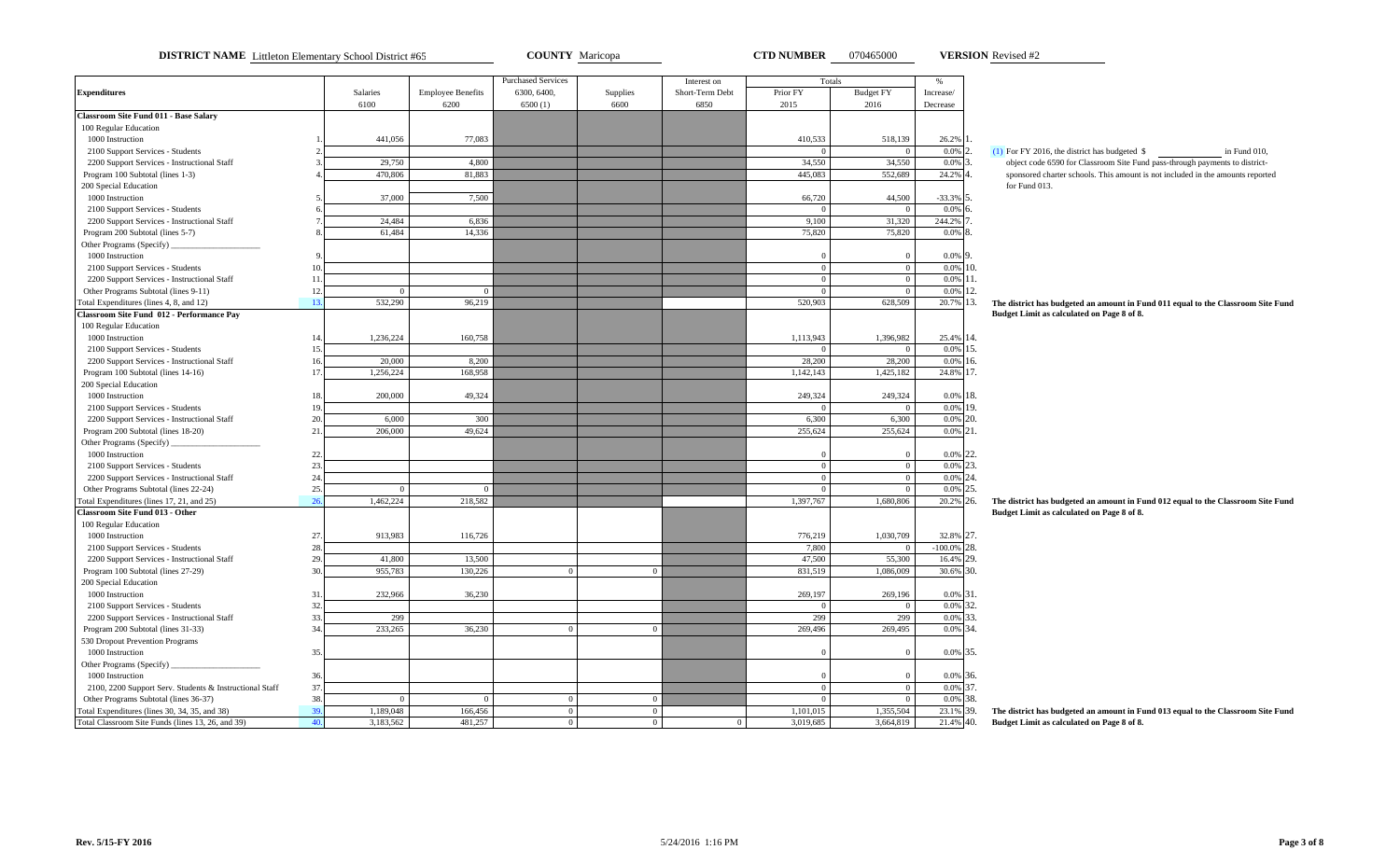\$ 168,850

| <b>RSION</b> |  | Revised #2 |  |
|--------------|--|------------|--|
|              |  |            |  |

| <b>FUND 610</b>                                    |         |                 |              |               |                  | UNRESTRICTED CAPITAL OUTLAY (UCO) FUND |           |               |              |
|----------------------------------------------------|---------|-----------------|--------------|---------------|------------------|----------------------------------------|-----------|---------------|--------------|
|                                                    |         | Library Books,  |              |               |                  |                                        |           |               |              |
|                                                    |         | Textbooks.      |              |               |                  |                                        | Totals    |               |              |
|                                                    |         | & Instructional |              | Redemption of |                  | All Other                              | Prior     | <b>Budget</b> |              |
| <b>Expenditures</b>                                | Rentals | Aids $(2)$      | Property (2) | Principal (3) | Interest $(4)$   | <b>Object Codes</b>                    | FY        | FY            | Increase/    |
|                                                    | 6440    | 6641-6643       | 6700         | 6831, 6832    | 6841, 6842, 6850 | (excluding 6900)                       | 2015      | 2016          | Decrease     |
| <b>Unrestricted Capital Outlay Override (1)</b>    |         | 605,000         | 1,034,181    |               |                  | 488,039                                | 2,545,806 | 2,127,220     | $-16.4\%$ 1  |
| Unrestricted Capital Outlay Fund 610 (6)           |         |                 |              |               |                  |                                        |           |               |              |
| 1000 Instruction                                   |         | 669,742         | 1,239,674    |               |                  |                                        | 1,607,842 | 1,909,416     | 18.8% 2.     |
| 2000 Support Services                              |         |                 |              |               |                  |                                        |           |               |              |
| 2100, 2200 Students and Instructional Staff        |         | 30,000          | 10,000       |               |                  |                                        | 47,700    | 40,000        | $-16.1\%$ 3. |
| 2300, 2400, 2500, 2900 Administration              |         |                 | 116,502      |               |                  |                                        | 441,390   | 116,502       | $-73.6\%$ 4. |
| 2600 Operation & Maintenance of Plant              |         |                 | 140,000      |               |                  |                                        | 140,000   | 140,000       | $0.0\%$ 5.   |
| 2700 Student Transportation                        |         |                 | 159,829      |               |                  |                                        | 300,000   | 159,829       | $-46.7\%$ 6. |
| 3000 Operation of Noninstructional Services (5)    |         |                 | 168,850      |               |                  |                                        | 75,000    | 168,850       | 125.1% 7.    |
| 4000 Facilities Acquisition and Construction       |         |                 |              |               |                  | 666,910                                | 591,295   | 666,910       | 12.8% 8.     |
| 5000 Debt Service                                  |         |                 |              | 225,000       | 95,000           |                                        | 320,000   | 320,000       | $0.0\%$ 9.   |
| Total Unrestricted Capital Outlay Fund (lines 2-9) |         | 699,742         | 1,834,855    | 225,000       | 95,000           | 666,910                                | 3,523,227 | 3,521,507     | $0.0\%$ 10.  |

### **The district has budgeted an amount in the UCO Fund equal to the Unrestricted Capital Budget Limit as calculated on Page 8 of 8.**

(1) Amounts in the Unrestricted Capital Outlay Override line 1 above must be included in the appropriate individual line items for Fund 610 and in the Budget Year Total Column. Enter the amount budgeted in UCO for Food Service [Amount will be used to determine district

(2) Detail by object code:

| 6641 Library Books<br>6642 Textbooks<br>6643 Instructional Aids<br>6731 Furniture and Equipment<br>6734 Vehicles<br>6737 Tech Hardware & Software | Unrestricted<br>Capital Outlay<br>30,000<br>305,000<br>364,742<br>760,524<br>153,679<br>870,652 | (6) Expenditures, if any, budgeted in the Unrestricted Capital Outlay Fund on lines 2-9 for the K-3 Reading<br>Program as described in A.R.S. §15-211. | 74,742 |
|---------------------------------------------------------------------------------------------------------------------------------------------------|-------------------------------------------------------------------------------------------------|--------------------------------------------------------------------------------------------------------------------------------------------------------|--------|
| (3) Includes principal on Capital Equity Fund loans of                                                                                            |                                                                                                 | , principal on capital leases of<br>, and principal on bonds of<br>225,000                                                                             |        |
| (4) Includes interest on Capital Equity Fund loans of                                                                                             |                                                                                                 | , interest on capital leases of<br>95,000, and interest on bonds of                                                                                    |        |
|                                                                                                                                                   |                                                                                                 |                                                                                                                                                        |        |

(5) Expenditures Budgeted in Unrestricted Capital Outlay (UCO) Fund for Food Service

compliance with state matching requirements pursuant to CFR Title 7, §210.17(a)]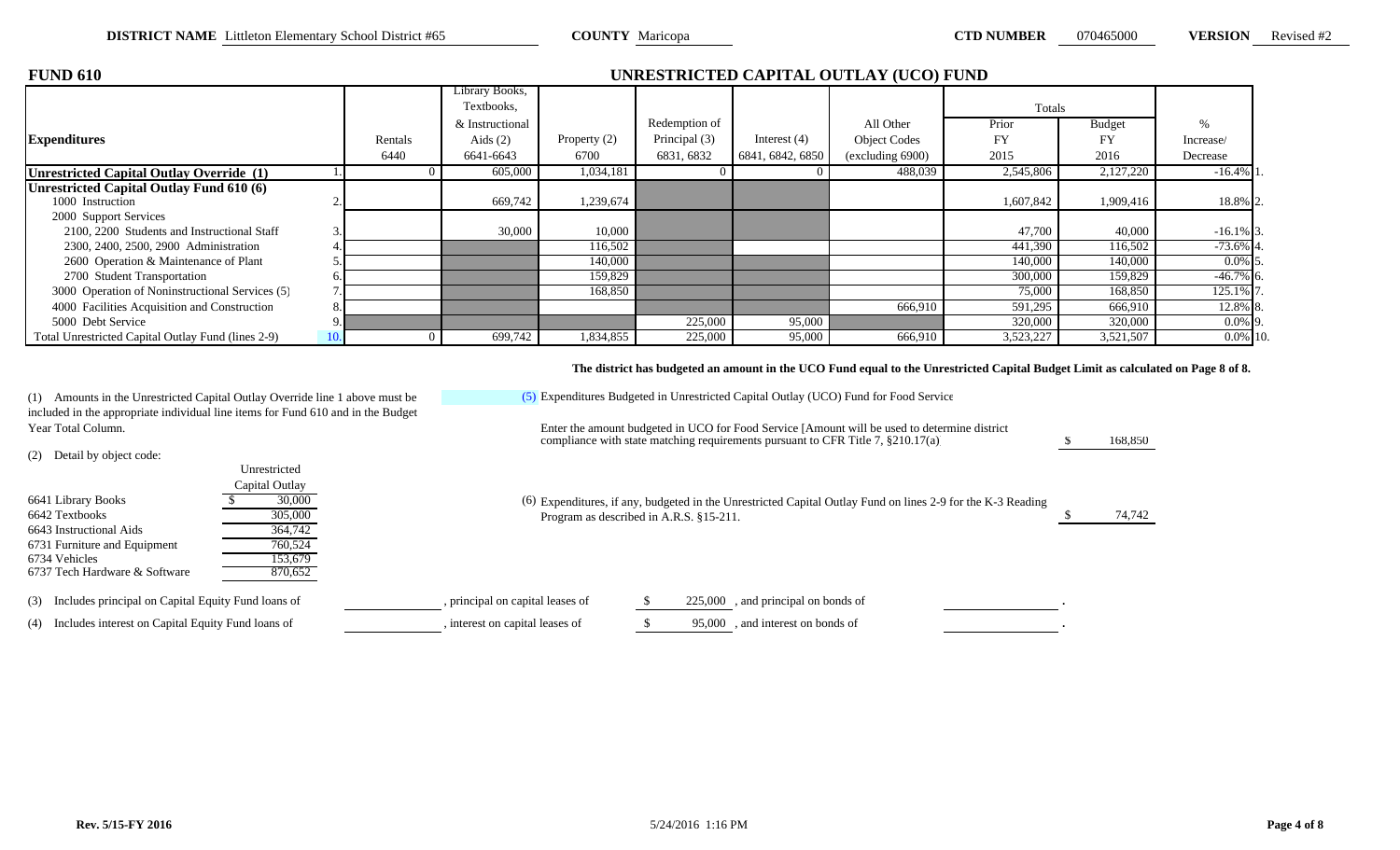### **DISTRICT NAME** Littleton Elementary School District #65 **COUNTY Maricopa COUNTY Maricopa CTD NUMBER** 070465000 **VERSION** Revised #2

### **OTHER FUNDS—REQUIRED CAPITAL EXPENDITURE DETAIL [(A.R.S. §15-904.(B)]**

|                                                 |                         | UNRESTRICTED CAPITAL OUTLAY |                  | <b>BOND BUILDING</b> |                  | <b>NEW SCHOOL FACILITIES</b> |                  |     |  |
|-------------------------------------------------|-------------------------|-----------------------------|------------------|----------------------|------------------|------------------------------|------------------|-----|--|
| <b>Expenditures</b>                             |                         |                             | <b>Fund 610</b>  |                      | <b>Fund 630</b>  | <b>Fund 695</b>              |                  |     |  |
|                                                 |                         | Prior FY                    | <b>Budget FY</b> | Prior FY             | <b>Budget FY</b> | Prior FY                     | <b>Budget FY</b> |     |  |
| <b>Total Fund Expenditures</b>                  |                         | 3,523,227                   | 3,521,507        | $\mathbf{0}$         |                  | $\theta$                     |                  |     |  |
| <b>Select Object Codes Detail (1)</b>           |                         |                             |                  |                      |                  |                              |                  |     |  |
| 6150 Classified Salaries                        | $\overline{\mathbf{c}}$ | $\mathbf{0}$                |                  | $\mathbf{0}$         |                  | $\theta$                     |                  | 12. |  |
| 6200 Employee Benefits                          | 3.                      | $\Omega$                    |                  | $\Omega$             |                  | $\overline{0}$               |                  | 3.  |  |
| 6450 Construction Services                      |                         | 591,295                     | 666,910          | $\mathbf{0}$         | 11,840,000       | $\theta$                     |                  | 4.  |  |
| 6710 Land and Improvements                      | 5                       | $\Omega$                    |                  | $\Omega$             |                  | $\Omega$                     |                  |     |  |
| 6720 Buildings and Improvements                 | 6.                      | $\Omega$                    |                  | $\mathbf{0}$         |                  | $\Omega$                     |                  | 6.  |  |
| 6731 Furniture and Equipment                    |                         | 359,490                     | 760,524          | $\Omega$             |                  | $\overline{0}$               |                  |     |  |
| 6734 Vehicles                                   | 8.                      | 300,000                     | 153,679          | $\mathbf{0}$         |                  | $\theta$                     |                  | 8.  |  |
| 6737 Technology Hardware & Software             | 9                       | 1,252,700                   | 870.652          | $\Omega$             |                  | $\overline{0}$               |                  | 9.  |  |
| 6831, 6832 Redemption of Principal              | 10.                     | $\Omega$                    | 225,000          | $\Omega$             |                  | $\Omega$                     |                  | 10  |  |
| 6841, 6842, 6850 Interest                       | 11.                     | $\Omega$                    | 95,000           | $\Omega$             | 20,000           | $\overline{0}$               |                  | 11  |  |
| Total (lines 2-11)                              | 12.                     | 2,503,485                   | 2,771,765        | $\overline{0}$       | 11,860,000       | $\mathbf{0}$                 | $0$ 12           |     |  |
| Total amounts reported on lines 2-11 above for: |                         |                             |                  |                      |                  |                              |                  |     |  |
| Renovation                                      | 13.                     | 299,500                     | 488,039          | $\Omega$             |                  |                              |                  | 13  |  |
| New Construction                                | 14.                     | 291,795                     | 178,871          | $\mathbf{0}$         | 11,860,000       | $\overline{0}$               |                  | 14  |  |
| Other                                           | 15.                     | 1,912,190                   | 2,104,855        | $\mathbf{0}$         |                  | $\overline{0}$               |                  | 15  |  |
| Total (lines 13-15, must equal line 12)         | 16.                     | 2,503,485                   | 2,771,765        | $\mathbf{0}$         | 11,860,000       | $\overline{0}$               | $0$ 16           |     |  |

(1) Lines 2-11 may not include all budgeted expenditures of the fund. Total budgeted expenditures for each fund should be included on Line 1.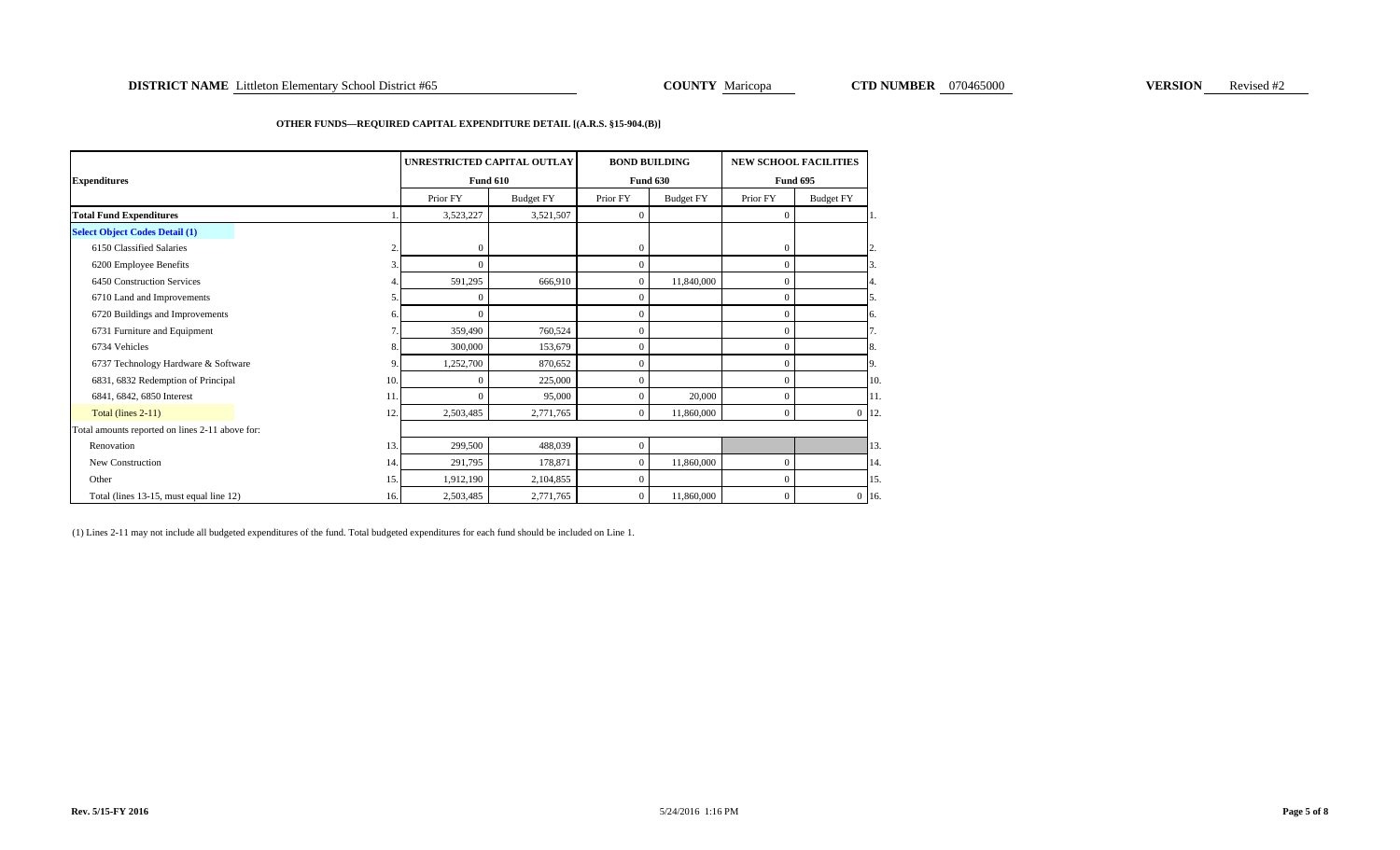### **SPECIAL PROJECTS**

|     |                                                              |      |                 |                  |                   |                            |            |                  |                                                | <b>Prior FY</b> | <b>Budget FY</b> |                |     |
|-----|--------------------------------------------------------------|------|-----------------|------------------|-------------------|----------------------------|------------|------------------|------------------------------------------------|-----------------|------------------|----------------|-----|
|     |                                                              |      |                 | <b>FTE</b>       |                   | <b>TOTAL ALL FUNCTIONS</b> |            |                  | 050 County, City, and Town Grants              | 6000            | 12,000           | $2,653$ 1      |     |
|     | <b>FEDERAL PROJECTS</b>                                      |      | Prior FY        | <b>Budget FY</b> | Prior FY          | <b>Budget FY</b>           |            | $\overline{2}$ . | 071 Structured English Immersion (1)           | 6000            | 25,579           | $0\,12$        |     |
|     | 1. 100-130 ESEA Title I - Helping Disadvantaged Children     | 6000 | 6.00            |                  | 6.00<br>1,246,787 | 1,494,330 1                |            | 3.               | 072 Compensatory Instruction (1)               | 6000            | 585              | $0\vert 3$     |     |
|     | 140-150 ESEA Title II - Prof. Dev. and Technology            | 6000 | 2.00            |                  | 2.00<br>126,460   | 166,339                    |            | 4.               | 500 School Plant (Lease over 1 year) (2)       | 6000            | 10.000           | 78,000         |     |
|     | 160 ESEA Title IV - 21st Century Schools                     | 6000 | 0.00            |                  |                   |                            |            | 5.               | 505 School Plant (Lease 1 year or less)        | 6000            | 2,000            | 2,000 5        |     |
|     | 4. 170-180 ESEA Title V - Promote Informed Parent Choice     | 6000 | 0.00            |                  |                   |                            |            | 6.               | 506 School Plant (Sale)                        | 6000            | $\Omega$         | 0 <sub>6</sub> |     |
| 5.  | 190 ESEA Title III - Limited Eng. & Immigrant Students       | 6000 | 1.75            |                  | 1.75<br>195,266   | 163,451                    |            | 7.               | 510 Food Service                               | 6000            | 3,810,900        | 4,713,803 7    |     |
|     | 6. 200 ESEA Title VII - Indian Education                     | 6000 | 0.00            |                  |                   |                            |            | 8                | 515 Civic Center                               | 6000            | 268,387          | 223,816        |     |
|     | 210 ESEA Title VI - Flexibility and Accountability           | 6000 | 0.00            |                  |                   |                            |            | 9                | 520 Community School                           | 6000            | 216,338          | 130,697        |     |
|     | 220 IDEA Part B                                              | 6000 | 7.60            |                  | 7.60<br>861,686   | 846,977                    |            | 10.              | 525 Auxiliary Operations                       | 6000            | 206,691          | 222,230 10     |     |
|     | 230 Johnson-O'Malley                                         | 6000 | 0.00            |                  |                   |                            |            | 11.              | 526 Extracurricular Activities Fees Tax Credit | 6000            | 116,215          | 111,889 11     |     |
|     | 240 Workforce Investment Act                                 | 6000 | 0.00            |                  |                   |                            | 10.        | 12.              | 530 Gifts and Donations                        | 6000            | 176,815          | $131,304$ 12   |     |
|     | 250 AEA - Adult Education                                    | 6000 | 0.00            |                  | $\Omega$          |                            | 11.        | 13.              | 535 Career & Tech. Ed. & Voc. Ed. Projects     | 6000            | $\Omega$         |                |     |
|     | 260-270 Vocational Education - Basic Grants                  | 6000 | 0.00            |                  | $\Omega$          |                            | 12.        | 14.              | 540 Fingerprint                                | 6000            | 6,000            | 6,000          |     |
|     | 280 ESEA Title X - Homeless Education                        | 6000 | 0.00            |                  |                   |                            | 13.        | 15.              | 545 School Opening                             | 6000            | $\theta$         |                |     |
| 14. | 290 Medicaid Reimbursement                                   | 6000 | 0.00            |                  | 636,975           | 698,950 14.                |            | 16.              | 550 Insurance Proceeds                         | 6000            | 39,300           | 8,739 16.      |     |
|     | 15. 374 E-Rate                                               | 6000 | 0.00            |                  | 318,345           | 183,528 15.                |            | 17.              | 555 Textbooks                                  | 6000            | 23,796           | 20,707 17      |     |
|     | 16. 378 Impact Aid                                           | 6000 | 0.00            |                  |                   |                            | 16.        | 18.              | 565 Litigation Recovery                        | 6000            | 30,000           | 30,000 18      |     |
|     | 300-399 Other Federal Projects (Besides E-Rate & Impact Aid) | 6000 | 0.00            |                  | 1,014,972         | 669,663 17.                |            | 19.              | 570 Indirect Costs                             | 6000            | 850,000          | 850,000        |     |
| 18. | Total Federal Project Funds (lines 1-17)                     |      | 17.35           | 17.35            | 4,400,491         | 4,223,238 18.              |            | 20.              | 575 Unemployment Insurance                     | 6000            | 125,000          | 125,000 20.    |     |
|     | <b>STATE PROJECTS</b>                                        |      |                 |                  |                   |                            |            | 21.              | 580 Teacherage                                 | 6000            | $\Omega$         |                |     |
|     | 19. 400 Vocational Education                                 | 6000 | 0.00            |                  |                   |                            | 19.        | 22.              | 585 Insurance Refund                           | 6000            | 10,000           | 10,000 22      |     |
|     | 20. 410 Early Childhood Block Grant                          | 6000 | 0.00            |                  |                   |                            | 20.        | 23.              | 590 Grants and Gifts to Teachers               | 6000            | $\overline{0}$   |                | 23. |
|     | 420 Ext. School Yr. - Pupils with Disabilities               | 6000 | 0.00            |                  | $\Omega$          |                            | 21.        | 24.              | 595 Advertisement                              | 6000            | $\overline{0}$   |                | 24. |
|     | 425 Adult Basic Education                                    | 6000 | 0.00            |                  | $\Omega$          |                            | 22.        | 25.              | 596 Joint Technical Education                  | 6000            | $\overline{0}$   |                | 25. |
|     | 430 Chemical Abuse Prevention Programs                       | 6000 | 0.00            |                  |                   |                            | 23.        | 26.              | 620 Adjacent Ways                              | 6000            | 1.000.000        | 625,000 26.    |     |
| 24. | 435 Academic Contests                                        | 6000 | 0.00            |                  |                   |                            | 24.        | 27.              | 639 Impact Aid Revenue Bond Building           | 6000            | $\overline{0}$   |                | 27. |
| 25. | 450 Gifted Education                                         | 6000 | 0.00            |                  |                   |                            | 25.        | 28.              | 640 School Plant - Special Construction        | 6000            | $\Omega$         |                | 28. |
| 26. | 460 Environmental Special Plate                              | 6000 | 0.00            |                  | 36,000            |                            | $0\,$  26. | 29.              | 650 Gifts and Donations-Capital                | 6000            | 85,000           | 325,000 29.    |     |
| 27. | 465-499 Other State Projects                                 | 6000 | 0.00            |                  | 112,908           | 147,760 27.                |            | 30.              | 660 Condemnation                               | 6000            | $\overline{0}$   |                | 30. |
| 28. | Total State Project Funds (lines 19-27)                      |      | 0.00            |                  | 0.00<br>148,908   | $147,760$ 28.              |            | 31.              | 665 Energy and Water Savings                   | 6000            | $\overline{0}$   |                | 31. |
|     | 29. Total Special Projects (lines 18 and 28)                 |      | 17.35           | 17.35            | 4,549,399         | 4,370,998 29.              |            | 32.              | 686 Emergency Deficiencies Correction          | 6000            | $\overline{0}$   |                | 32. |
|     |                                                              |      |                 |                  |                   |                            |            | 33.              | 691 Building Renewal Grant                     | 6000            | $\Omega$         |                | 33. |
|     | <b>INSTRUCTIONAL IMPROVEMENT FUND (020)</b>                  |      | <b>Prior FY</b> |                  | <b>Budget FY</b>  |                            |            | 34.              | 700 Debt Service                               | 6000            | 3,000,000        | 4,238,950 34   |     |
|     | <b>Teacher Compensation Increases</b>                        | 6000 |                 | $\theta$         |                   |                            |            | 35.              | 720 Impact Aid Revenue Bond Debt Service       | 6000            | $\theta$         |                | 35. |
|     | 2. Class Size Reduction                                      | 6000 |                 | $\theta$         |                   |                            |            | 36.              | Other _____Student Success Fund                | 6000            | 166,908          | 57,600 36.     |     |
|     | Dropout Prevention Programs (M&O purposes)                   | 6000 |                 | $\Omega$         |                   |                            |            |                  | <b>INTERNAL SERVICE FUNDS 950-989</b>          |                 |                  |                |     |
|     | 4. Instructional Improvement Programs (M&O purposes)         | 6000 |                 | 307,786          | $327,750$ 4       |                            |            |                  | 9 Self-Insurance                               | 6000            | $\bf{0}$         |                |     |

| -5. | Total Instructional Improvement Fund (lines 1-4) |  |
|-----|--------------------------------------------------|--|
|     |                                                  |  |

| Homeless Education                        | 6000 | 0.00            |          | $\Omega$         |               | 13.            | 15. | 545 School Opening                       | 6000 |           |           |
|-------------------------------------------|------|-----------------|----------|------------------|---------------|----------------|-----|------------------------------------------|------|-----------|-----------|
| ursement                                  | 6000 | 0.00            |          | 636,975          | 698,950       | 114.           | 16. | 550 Insurance Proceeds                   | 6000 | 39,300    | 8,739     |
|                                           | 6000 | 0.00            |          | 318,345          | 183,528 15.   |                |     | 555 Textbooks                            | 6000 | 23,796    | 20,707    |
|                                           | 6000 | 0.00            |          |                  |               | 16.            | 18. | 565 Litigation Recovery                  | 6000 | 30,000    | 30,000    |
| al Projects (Besides E-Rate & Impact Aid) | 6000 | 0.00            |          | 1,014,972        | 669,663       |                | 19. | 570 Indirect Costs                       | 6000 | 850,000   | 850,000   |
| Funds (lines 1-17)                        |      | 17.35           | 17.35    | 4,400,491        | 4,223,238 18. |                | 20. | 575 Unemployment Insurance               | 6000 | 125,000   | 125,000   |
|                                           |      |                 |          |                  |               |                | 21. | 580 Teacherage                           | 6000 |           |           |
| ation                                     | 6000 | 0.00            |          |                  |               | 19.            | 22. | 585 Insurance Refund                     | 6000 | 10,000    | 10,000    |
| <b>Block Grant</b>                        | 6000 | 0.00            |          | $\Omega$         |               |                | 23. | 590 Grants and Gifts to Teachers         | 6000 | $\Omega$  |           |
| Pupils with Disabilities                  | 6000 | 0.00            |          |                  |               |                | 24. | 595 Advertisement                        | 6000 |           |           |
| cation                                    | 6000 | 0.00            |          |                  |               |                | 25. | 596 Joint Technical Education            | 6000 |           |           |
| <b>Prevention Programs</b>                | 6000 | 0.00            |          | 0                |               |                | 26. | 620 Adjacent Ways                        | 6000 | 1,000,000 | 625,000   |
| sts                                       | 6000 | 0.00            |          | 0                |               |                | 27. | 639 Impact Aid Revenue Bond Building     | 6000 |           |           |
|                                           | 6000 | 0.00            |          |                  |               |                | 28. | 640 School Plant - Special Construction  | 6000 |           |           |
| pecial Plate                              | 6000 | 0.00            |          | 36,000           | $\Omega$      | <sup>26.</sup> | 29. | 650 Gifts and Donations-Capital          | 6000 | 85,000    | 325,000   |
| Projects                                  | 6000 | 0.00            |          | 112,908          | 147,760 27.   |                | 30. | 660 Condemnation                         | 6000 |           |           |
| unds (lines 19-27)                        |      | 0.00            | 0.00     | 148,908          | 147,760 28.   |                | 31. | 665 Energy and Water Savings             | 6000 |           |           |
| $s$ (lines 18 and 28)                     |      | 17.35           | 17.35    | 4,549,399        | 4,370,998 29. |                | 32. | 686 Emergency Deficiencies Correction    | 6000 |           |           |
|                                           |      |                 |          |                  |               |                | 33. | 691 Building Renewal Grant               | 6000 |           |           |
| <b>OVEMENT FUND (020)</b>                 |      | <b>Prior FY</b> |          | <b>Budget FY</b> |               |                | 34. | 700 Debt Service                         | 6000 | 3,000,000 | 4,238,950 |
| on Increases                              | 6000 |                 |          |                  |               |                | 35. | 720 Impact Aid Revenue Bond Debt Service | 6000 | $\Omega$  |           |
|                                           | 6000 |                 |          |                  |               |                | 36. | Other _______Student Success Fund        | 6000 | 166,908   | 57,600    |
| Programs (M&O purposes)                   | 6000 |                 | $\Omega$ |                  |               |                |     | <b>INTERNAL SERVICE FUNDS 950-989</b>    |      |           |           |
| ement Programs (M&O purposes)             | 6000 | 307,786         |          | $327,750$ 4.     |               |                |     | 9 __ Self-Insurance                      | 6000 |           |           |
| nprovement Fund (lines 1-4)               |      | 307,786         |          | 327,750 5        |               |                |     | 955 Intergovernmental Agreements         | 6000 | 58,200    | 58,200    |
|                                           |      |                 |          |                  |               |                | 3.  | $9$ OPEB                                 | 6000 |           |           |
|                                           |      |                 |          |                  |               |                |     |                                          |      |           |           |

| <b>DISTRICT NAME</b> Littleton Elementary School District #65    |      |                 |                  | <b>COUNTY</b> Maricopa     |                  |     | <b>CTD NUMBER</b><br>070465000                 |      |                 | <b>VERSION</b> Revised #2 |
|------------------------------------------------------------------|------|-----------------|------------------|----------------------------|------------------|-----|------------------------------------------------|------|-----------------|---------------------------|
| <b>SPECIAL PROJECTS</b>                                          |      |                 |                  |                            |                  |     | <b>OTHER FUNDS (DO NOT Add to Aggregate)</b>   |      |                 |                           |
|                                                                  |      |                 |                  |                            |                  |     |                                                |      | <b>Prior FY</b> | <b>Budget FY</b>          |
|                                                                  |      | <b>FTE</b>      |                  | <b>TOTAL ALL FUNCTIONS</b> |                  |     | 050 County, City, and Town Grants              | 6000 | 12,000          | 2,653                     |
| <b>EDERAL PROJECTS</b>                                           |      | Prior FY        | <b>Budget FY</b> | Prior FY                   | <b>Budget FY</b> | 2.  | 071 Structured English Immersion (1)           | 6000 | 25,579          | 0 <sub>12</sub>           |
| 1. 100-130 ESEA Title I - Helping Disadvantaged Children         | 6000 | 6.00            | 6.00             | 1,246,787                  | 1,494,330        | 3.  | 072 Compensatory Instruction (1)               | 6000 | 585             | $\Omega$                  |
| 2. 140-150 ESEA Title II - Prof. Dev. and Technology             | 6000 | 2.00            | 2.00             | 126,460                    | 166,339          | 4.  | 500 School Plant (Lease over 1 year) (2)       | 6000 | 10,000          | 78,000                    |
| 3. 160 ESEA Title IV - 21st Century Schools                      | 6000 | 0.00            |                  | $\overline{0}$             |                  | 5.  | 505 School Plant (Lease 1 year or less)        | 6000 | 2,000           | 2,000                     |
| 4. 170-180 ESEA Title V - Promote Informed Parent Choice         | 6000 | 0.00            |                  | $\Omega$                   |                  | 6.  | 506 School Plant (Sale)                        | 6000 | $\Omega$        |                           |
| 5. 190 ESEA Title III - Limited Eng. & Immigrant Students        | 6000 | 1.75            | 1.75             | 195,266                    | 163,451          |     | 510 Food Service                               | 6000 | 3,810,900       | 4,713,803                 |
| 6. 200 ESEA Title VII - Indian Education                         | 6000 | 0.00            |                  | $\overline{0}$             |                  | 8.  | 515 Civic Center                               | 6000 | 268,387         | 223,816                   |
| 210 ESEA Title VI - Flexibility and Accountability               | 6000 | 0.00            |                  | $\overline{0}$             |                  |     | 520 Community School                           | 6000 | 216,338         | 130,697                   |
| 8. 220 IDEA Part B                                               | 6000 | 7.60            | 7.60             | 861,686                    | 846,977          | 10. | 525 Auxiliary Operations                       | 6000 | 206,691         | 222,230                   |
| 230 Johnson-O'Malley                                             | 6000 | 0.00            |                  | $\overline{0}$             |                  | 11. | 526 Extracurricular Activities Fees Tax Credit | 6000 | 116,215         | 111,889                   |
| 240 Workforce Investment Act                                     | 6000 | 0.00            |                  | $\overline{0}$             | 10.              | 12. | 530 Gifts and Donations                        | 6000 | 176,815         | 131,304                   |
| 250 AEA - Adult Education                                        | 6000 | 0.00            |                  | $\overline{0}$             | 11.              | 13. | 535 Career & Tech. Ed. & Voc. Ed. Projects     | 6000 | $\Omega$        |                           |
| 260-270 Vocational Education - Basic Grants                      | 6000 | 0.00            |                  | $\overline{0}$             | 12.              | 14. | 540 Fingerprint                                | 6000 | 6,000           | 6,000 14                  |
| 280 ESEA Title X - Homeless Education<br>13.                     | 6000 | 0.00            |                  | $\overline{0}$             | 13.              | 15. | 545 School Opening                             | 6000 | $\Omega$        |                           |
| 290 Medicaid Reimbursement<br>14.                                | 6000 | 0.00            |                  | 636,975                    | 698,950<br>14.   | 16. | 550 Insurance Proceeds                         | 6000 | 39,300          | 8,739                     |
| 15. 374 E-Rate                                                   | 6000 | 0.00            |                  | 318,345                    | 183,528<br>15.   | 17. | 555 Textbooks                                  | 6000 | 23,796          | 20,707                    |
| 378 Impact Aid<br>16.                                            | 6000 | 0.00            |                  | $\overline{0}$             | 16.              | 18. | 565 Litigation Recovery                        | 6000 | 30,000          | 30,000                    |
| 17. 300-399 Other Federal Projects (Besides E-Rate & Impact Aid) | 6000 | 0.00            |                  | 1,014,972                  | 669,663<br>17.   | 19. | 570 Indirect Costs                             | 6000 | 850,000         | 850,000                   |
| 18. Total Federal Project Funds (lines 1-17)                     |      | 17.35           | 17.35            | 4,400,491                  | 4,223,238 18.    | 20. | 575 Unemployment Insurance                     | 6000 | 125,000         | 125,000                   |
| <b>TATE PROJECTS</b>                                             |      |                 |                  |                            |                  | 21. | 580 Teacherage                                 | 6000 | $\overline{0}$  |                           |
| 19. 400 Vocational Education                                     | 6000 | 0.00            |                  | $\Omega$                   | 19.              | 22. | 585 Insurance Refund                           | 6000 | 10,000          | 10,000                    |
| 20. 410 Early Childhood Block Grant                              | 6000 | 0.00            |                  | $\overline{0}$             | 20.              | 23. | 590 Grants and Gifts to Teachers               | 6000 | $\overline{0}$  | 23.                       |
| 21. 420 Ext. School Yr. - Pupils with Disabilities               | 6000 | 0.00            |                  | $\overline{0}$             | 21.              | 24. | 595 Advertisement                              | 6000 | $\overline{0}$  |                           |
| 22. 425 Adult Basic Education                                    | 6000 | 0.00            |                  | $\overline{0}$             | າາ               | 25. | 596 Joint Technical Education                  | 6000 | $\theta$        |                           |
| 23. 430 Chemical Abuse Prevention Programs                       | 6000 | 0.00            |                  | $\overline{0}$             | 23.              | 26. | 620 Adjacent Ways                              | 6000 | 1,000,000       | 625,000 26.               |
| 24. 435 Academic Contests                                        | 6000 | 0.00            |                  | $\overline{0}$             | 24.              | 27. | 639 Impact Aid Revenue Bond Building           | 6000 | $\overline{0}$  | 27                        |
| 25. 450 Gifted Education                                         | 6000 | 0.00            |                  | $\theta$                   | 25               | 28. | 640 School Plant - Special Construction        | 6000 | $\Omega$        | 28.                       |
| 26. 460 Environmental Special Plate                              | 6000 | 0.00            |                  | 36,000                     | $\Omega$<br>26.  | 29. | 650 Gifts and Donations-Capital                | 6000 | 85,000          | 325,000 29.               |
| 27. 465-499 Other State Projects                                 | 6000 | 0.00            |                  | 112,908                    | $147,760$ 27.    | 30. | 660 Condemnation                               | 6000 | $\overline{0}$  | 30.                       |
| Total State Project Funds (lines 19-27)<br>28.                   |      | 0.00            | 0.00             | 148,908                    | 147,760 28.      | 31. | 665 Energy and Water Savings                   | 6000 | $\overline{0}$  | 31.                       |
| 29. Total Special Projects (lines 18 and 28)                     |      | 17.35           | 17.35            | 4,549,399                  | 4,370,998 29.    | 32. | 686 Emergency Deficiencies Correction          | 6000 | $\overline{0}$  | 32.                       |
|                                                                  |      |                 |                  |                            |                  | 33. | 691 Building Renewal Grant                     | 6000 | $\overline{0}$  | 33.                       |
| <b>NSTRUCTIONAL IMPROVEMENT FUND (020)</b>                       |      | <b>Prior FY</b> |                  | <b>Budget FY</b>           |                  | 34. | 700 Debt Service                               | 6000 | 3,000,000       | 4.238.950 34              |

- 34. 700 Debt Service 6000 3,000,000 4,238,950 34.
- 
- 36. Other \_\_\_\_\_Student Success Fund\_\_\_\_\_\_\_\_\_\_\_\_\_\_\_\_\_ 6000 166,908 57,600 36.

- 
- 3. 9 OPEB 6000 0
- 4. 956 IGA Fiscal Agent 6000 6000 6000 57,376

(1) From Supplement, page 3, line 10 and line 20, respectively.

(2) Indicate amount budgeted in Fund 500 for M&O purposes \$10,000

**Rev. 5/15-FY 2016**

# Revised #2

# **COUNTY** Maricopa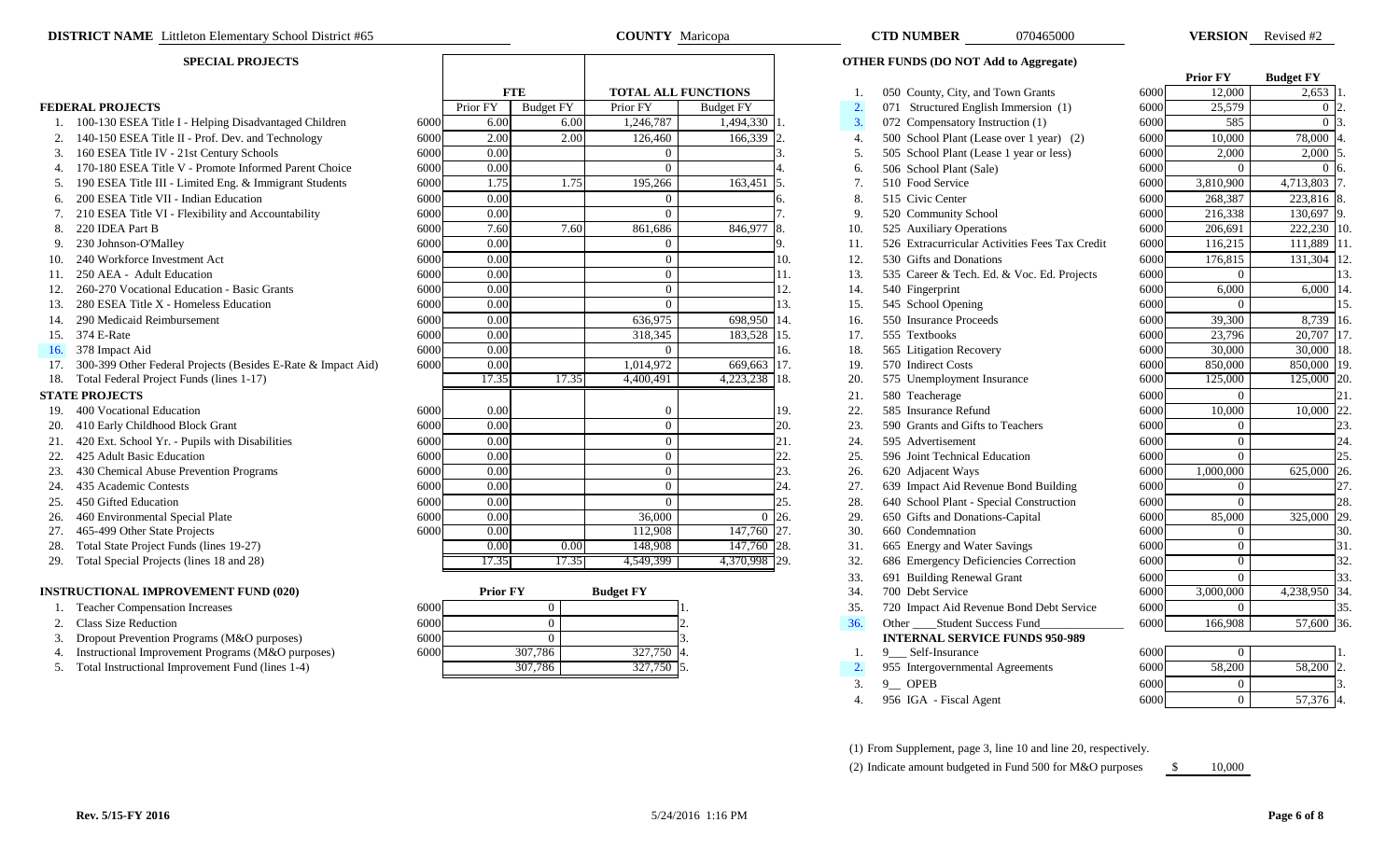**VERSION** Revised #2

## **(A.R.S. §15-947.C) CALCULATION OF FY 2016 GENERAL BUDGET LIMIT**

|              |                                                                                                                                                    |    | $(A.R.S. §15-947.C)$ |                                    |                                             |
|--------------|----------------------------------------------------------------------------------------------------------------------------------------------------|----|----------------------|------------------------------------|---------------------------------------------|
|              |                                                                                                                                                    |    |                      | A.<br>Maintenance<br>and Operation | В.<br>Unrestricted<br><b>Capital Outlay</b> |
|              | 1. (a) FY 2016 Revenue Control Limit (RCL)                                                                                                         |    |                      |                                    |                                             |
|              | (from Work Sheet E, line VIII, or Work Sheet F, line III)                                                                                          | \$ | 25,848,694           |                                    |                                             |
|              | $*(b)$ Plus Adjustment for Growth (1)                                                                                                              |    |                      |                                    |                                             |
| $*(c)$       | Increase or (Decrease) in 03 District High School Tuition<br>Payments (A.R.S. §15-905.J) (1)                                                       |    |                      |                                    |                                             |
|              | (d) Adjusted RCL                                                                                                                                   | S  | 25,848,694           | \$<br>25,848,694                   | \$<br>$\overline{0}$                        |
|              | 2. (a) FY 2016 District Additional Assistance (DAA) (from Work                                                                                     |    |                      |                                    |                                             |
|              | Sheet H, lines VII.E.1 and VII.F.1)                                                                                                                | \$ | 2,353,756            |                                    |                                             |
|              | * (b) DAA Reduction for State Budget Adjustments (from Work<br>Sheet H, lines VII.E.2 and VII.F.2)                                                 |    | 2,056,216            |                                    |                                             |
|              | (c) Adjusted DAA                                                                                                                                   | \$ | 297,540              |                                    | 297,540                                     |
|              | 3. FY 2016 Override Authorization (A.R.S. §§15-481 and 15-482)                                                                                     |    |                      |                                    |                                             |
| $*(a)$       | Maintenance and Operation                                                                                                                          |    |                      | 3,748,086                          |                                             |
|              | * (b) Unrestricted Capital Outlay<br>* (c) Special Program                                                                                         |    |                      |                                    | 1,950,629                                   |
|              | *4. Small School Adjustment for Districts with a Student Count of 125 or less in K-8 or 100 or                                                     |    |                      |                                    |                                             |
|              | less in 9-12 (A.R.S. §15-949) (If phase-down applies, see Work Sheets K and K2)                                                                    |    |                      |                                    |                                             |
|              | *5. Tuition Revenue (A.R.S. $\S$ §15-823 and 15-824)                                                                                               |    |                      |                                    |                                             |
| Local        |                                                                                                                                                    |    |                      |                                    |                                             |
| (b)          | (a) Individuals and Other Private Sources<br>Other Arizona Districts                                                                               |    |                      |                                    |                                             |
|              | (c) Out-of-State Districts and Other Governments                                                                                                   |    |                      | 7,867                              |                                             |
| <b>State</b> |                                                                                                                                                    |    |                      |                                    |                                             |
|              | (d) Certificates of Educational Convenience (A.R.S. $\S$ 15-825, 15-825.01, and 15-825.02)                                                         |    |                      |                                    |                                             |
|              | *6. State Assistance (A.R.S. §15-976) and Special Ed. Voucher Payments Received (A.R.S. §15-1204)                                                  |    |                      |                                    |                                             |
|              | *7. Increase Authorized by County School Superintendent for Accommodation Schools                                                                  |    |                      |                                    |                                             |
|              | (not to exceed Work Sheet S, line II.B.5) (A.R.S. §15-974.B)                                                                                       |    |                      |                                    |                                             |
|              | 8. Budget Increase for:                                                                                                                            |    |                      |                                    |                                             |
| (a)          | Desegregation Expenditures (A.R.S. §15-910.G-K)                                                                                                    |    |                      |                                    |                                             |
| $*(b)$       | Tuition Out Debt Service (from Work Sheet O, line 7) (A.R.S. §15-910.L)                                                                            |    |                      | 0                                  |                                             |
| $*(c)$       | Budget Balance Carryforward (from Work Sheet M, line 12) (A.R.S. §15-943.01)                                                                       |    |                      | 868,916                            |                                             |
| (d)          | Dropout Prevention Programs (Laws 1992, Ch. 305, §32 and Laws 2000, Ch. 398, §2)                                                                   |    |                      |                                    |                                             |
| (e)          | Registered Warrant or Tax Anticipation Note Interest Expense Incurred in                                                                           |    |                      |                                    |                                             |
|              | FY 2014 (A.R.S. §15-910.M)                                                                                                                         |    |                      | 34,175                             |                                             |
| $*(f)$       | Joint Career and Technical Education and Vocational Education Center (A.R.S. §15-910.01)                                                           |    |                      |                                    |                                             |
| $*(g)$       | FY 2015 Performance Pay Unexpended Budget Carryforward (from Work<br>Sheet M, line 6.h) (A.R.S. §15-920)                                           |    |                      | $\overline{0}$                     |                                             |
|              | (h) Excessive Property Tax Valuation Judgments (A.R.S. §§42-16213 and 42-16214)                                                                    |    |                      |                                    |                                             |
| $*(i)$       | Transportation Revenues for Attendance of Nonresident Pupils (A.R.S. §§15-923 and 15-947)                                                          |    |                      |                                    |                                             |
|              | *9. Adjustment to the General Budget Limit (A.R.S. §§15-272, 15-905.M, 15-910.02, and 15-<br>915) Include year(s) and descriptions, as applicable. |    |                      |                                    |                                             |
|              | (a) Prior Year Over Expenditures/Resolutions:                                                                                                      |    |                      |                                    |                                             |
|              |                                                                                                                                                    |    |                      |                                    |                                             |
|              | (b) Decrease for Transfer from M&O to Energy and Water Savings Fund                                                                                |    |                      |                                    |                                             |
| (c)          | Increase for Energy and Water Savings Fund Transfer to M&O                                                                                         |    |                      |                                    |                                             |
| (d)          | <b>JTED Reduction</b>                                                                                                                              |    |                      |                                    |                                             |
| (e)          | Noncompliance Adjustment                                                                                                                           |    |                      |                                    |                                             |
| (f)          | <b>ADM</b> Audit Adjustment                                                                                                                        |    |                      |                                    |                                             |
| (g)          | Other:<br>Prop 123 Addl 50M - to calculate same as CSF                                                                                             |    |                      | 227,600                            |                                             |
|              | 10. FY 2016 General Budget Limit (column A, lines 1 through 9)                                                                                     |    |                      |                                    |                                             |
|              | (A.R.S. §15-905.F) (page 1, line 31 cannot exceed this amount)                                                                                     |    |                      | 30,735,338                         |                                             |
|              | 11. Total Amount to be Used for Capital Expenditures (column B, lines 1 through 8)<br>(A.R.S. §15-905.F) (to page 8, line A.11)                    |    |                      |                                    | \$<br>2,248,169                             |

**\*** Subject to adjustment prior to May 15 as allowed by A.R.S. Revisions are described in the instructions for these lines, as needed.

(1) For budget adoption, this line should be left blank.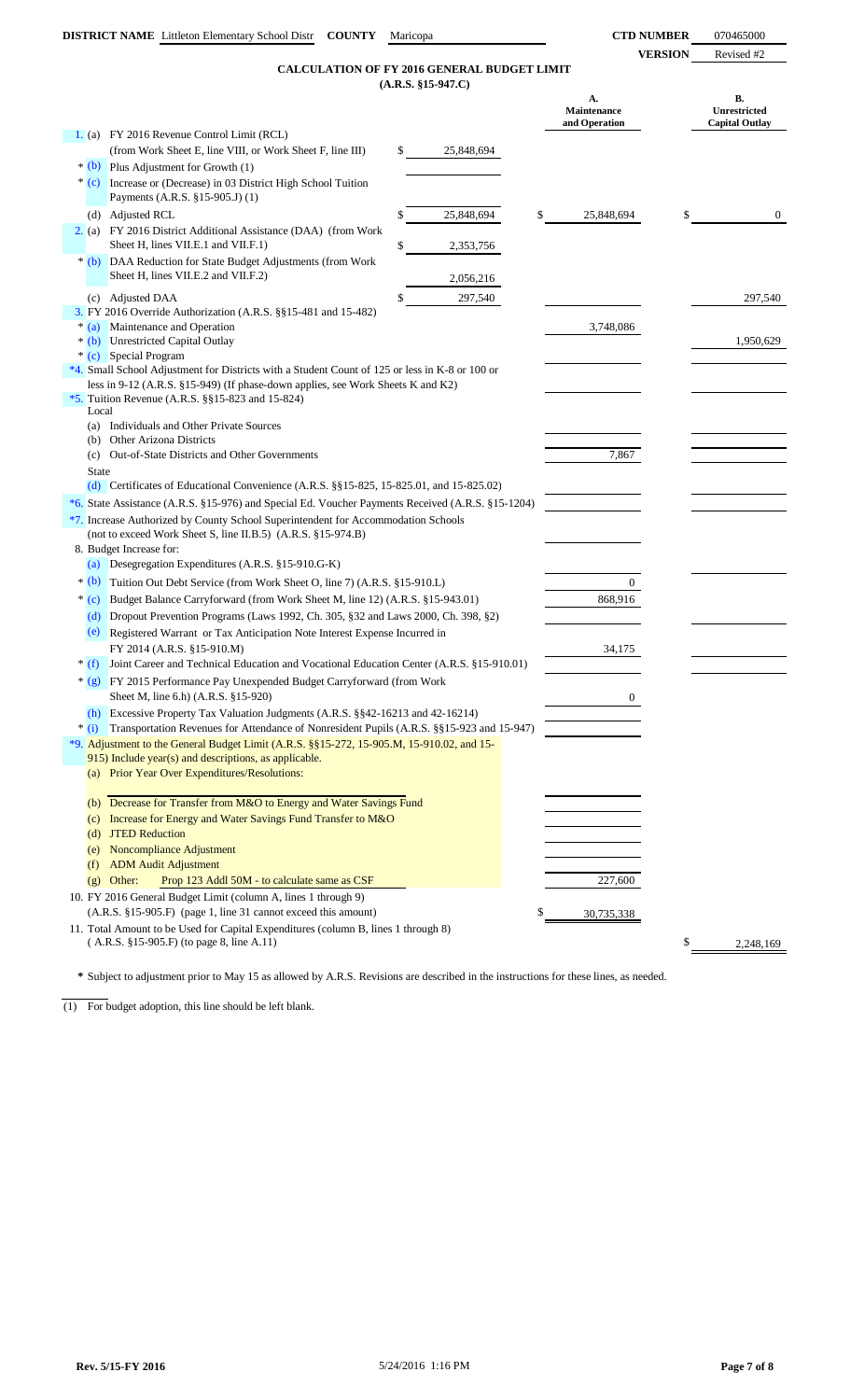| <b>DISTRICT NAME</b>     | Littleton Elementary School District #t                                                                                     | <b>COUNTY</b> | Maricopa | <b>CTD NUMBER</b> | 070465000          |
|--------------------------|-----------------------------------------------------------------------------------------------------------------------------|---------------|----------|-------------------|--------------------|
|                          |                                                                                                                             |               |          | <b>VERSION</b>    | Revised #2         |
|                          | UNRESTRICTED CAPITAL BUDGET LIMIT AND CLASSROOM SITE FUND BUDGET LIMIT (A.R.S. §15-947.D and A.R.S.                         | $$15-978$     |          |                   |                    |
|                          |                                                                                                                             |               |          |                   |                    |
|                          | <b>CALCULATION OF UNRESTRICTED CAPITAL BUDGET LIMIT</b>                                                                     |               |          |                   |                    |
|                          | A. 1. FY 2015 Unrestricted Capital Budget Limit (UCBL)                                                                      |               |          |                   |                    |
|                          | (from FY 2015 latest revised Budget, page 8, line A.12)                                                                     |               |          | \$                | 3,523,227          |
|                          | 2. Total UCBL Adjustment for prior years as notified by ADE on BUDG75 report (For budget                                    |               |          |                   |                    |
| adoption, use zero.)     |                                                                                                                             |               |          | \$                |                    |
|                          | 3. Adjusted Amount Available for FY 2015 Capital Expenditures (line A.1 + A.2)<br>4. Amount Budgeted in Fund 610 in FY 2015 |               |          |                   | 3,523,227          |
|                          | (from FY 2015 latest revised Budget, page 4, line 10)                                                                       |               |          | \$                | 3,523,227          |
|                          | 5. Lesser of line A.3 or the sum of line A.4 and any positive adjustment on line A.2                                        |               |          | \$                | 3,523,227          |
|                          | 6. FY 2015 Fund 610 Actual Expenditures (For budget adoption use actual expenditures                                        |               |          |                   |                    |
|                          | to date plus estimated expenditures through fiscal year-end.)                                                               |               |          | \$                | 2,263,114          |
|                          | 7. Unexpended Budget Balance in Fund 610 (line A.5 minus A.6) If negative, use zero in                                      |               |          |                   |                    |
|                          | calculation, but show negative amount here in parentheses.                                                                  |               |          | \$                | 1,260,113          |
|                          | 8. Interest Earned in Fund 610 in FY 2015                                                                                   |               |          | \$                | 3,498              |
|                          | 9. Monies deposited in Fund 610 from School Facilities Board for donated land (A.R.S. §15-2041.F)                           |               |          | \$                |                    |
|                          | 10. Adjustment to UCBL for FY 2016 (A.R.S. §15-905.M) Include year(s) and descriptions, as applicable.                      |               |          |                   |                    |
|                          | (a) Prior Year Over Expenditures/Resolutions:                                                                               |               |          | \$                |                    |
|                          | (b) Increase to UCBL Due to Greater than Anticipated Growth (from FY2015 BUDG75)                                            |               |          |                   |                    |
| (c) JTED Reduction       |                                                                                                                             |               |          | \$                |                    |
| (d) ADM Audit Adjustment |                                                                                                                             |               |          |                   |                    |
| (e) Other:               | Under Budgeted 15-915 Adjustment                                                                                            |               |          |                   | 9,727              |
|                          | 11. Amount to be Used for Capital Expenditures (from page 7, line 11)                                                       |               |          |                   | 2,248,169          |
|                          | 12. FY 2016 Unrestricted Capital Budget Limit (lines A.7 through A.11) (1)                                                  |               |          | \$                | 3,521,507          |
|                          |                                                                                                                             |               |          |                   |                    |
|                          |                                                                                                                             |               |          |                   |                    |
|                          | <b>CALCULATION OF CLASSROOM SITE FUND BUDGET LIMIT</b>                                                                      |               |          |                   |                    |
|                          |                                                                                                                             |               |          |                   |                    |
|                          |                                                                                                                             |               |          |                   | <b>Payments to</b> |

|    |                                                          |                 |                 |                 | <b>Payments to</b>     |                       |
|----|----------------------------------------------------------|-----------------|-----------------|-----------------|------------------------|-----------------------|
|    |                                                          | <b>Fund 011</b> | <b>Fund 012</b> | <b>Fund 013</b> | <b>Charter Schools</b> | <b>Total Fund 010</b> |
| В. | 1. FY 2015 Classroom Site Fund Budget Limit (from FY     |                 |                 |                 |                        |                       |
|    | 2015 latest revised Budget, page 8, line 7 of detailed   |                 |                 |                 |                        |                       |
|    | table)                                                   | 520,903         | 1,397,767       | 1,101,015       | $\Omega$               | 3,019,685             |
|    | 2. FY 2015 Actual Expenditures (For budget adoption use  |                 |                 |                 |                        |                       |
|    | actual expenditures to date plus estimated expenditures  |                 |                 |                 |                        |                       |
|    | through fiscal year-end.)                                | 289,295         | 511,691         | 539,634         |                        | 1,340,620             |
|    | 3. Unexpended Budget Balance (line B.1 minus B.2)        | 231,608         | 886,076         | 561,381         | 0                      | 1,679,065             |
|    | 4. Interest Earned in the Classroom Site Fund in FY 2015 | 742             | 2,413           | 1,806           |                        | 4,961                 |
|    | 5. FY 2016 Classroom Site Fund Allocation (provided by   |                 |                 |                 |                        |                       |
|    | ADE, based on \$327) Enter the total allocation in the   |                 |                 |                 |                        |                       |
|    | Total Fund 010 column. Funds 011, 012, and 013 will      |                 |                 |                 |                        |                       |
|    | automatically calculate.                                 | 396,159         | 792,317         | 792,317         |                        | 1,980,792             |
|    | 6. Adjustments to FY 2016 Classroom Site Fund Budget     |                 |                 |                 |                        |                       |
|    | Limit(2)                                                 |                 |                 |                 |                        | $\theta$              |
|    |                                                          |                 |                 |                 |                        |                       |
|    | 7. FY 2016 Classroom Site Fund Budget Limit (Sum of      |                 |                 |                 |                        |                       |
|    | lines B.3 through B.6 $(3)$                              | 628,509         | 1,680,806       | 1,355,504       |                        | 3,664,818             |

(1) The amount budgeted on page 4, line 10 cannot exceed this amount.

(2) This line may be used to recapture lost CSF budget capacity that resulted from underbudgeting in prior fiscal years.

(3) The amounts budgeted on page 3, lines 13, 26, 39, 40, and footnote (1) on that page, cannot exceed the respective amounts on this line.

 $\mathbf l$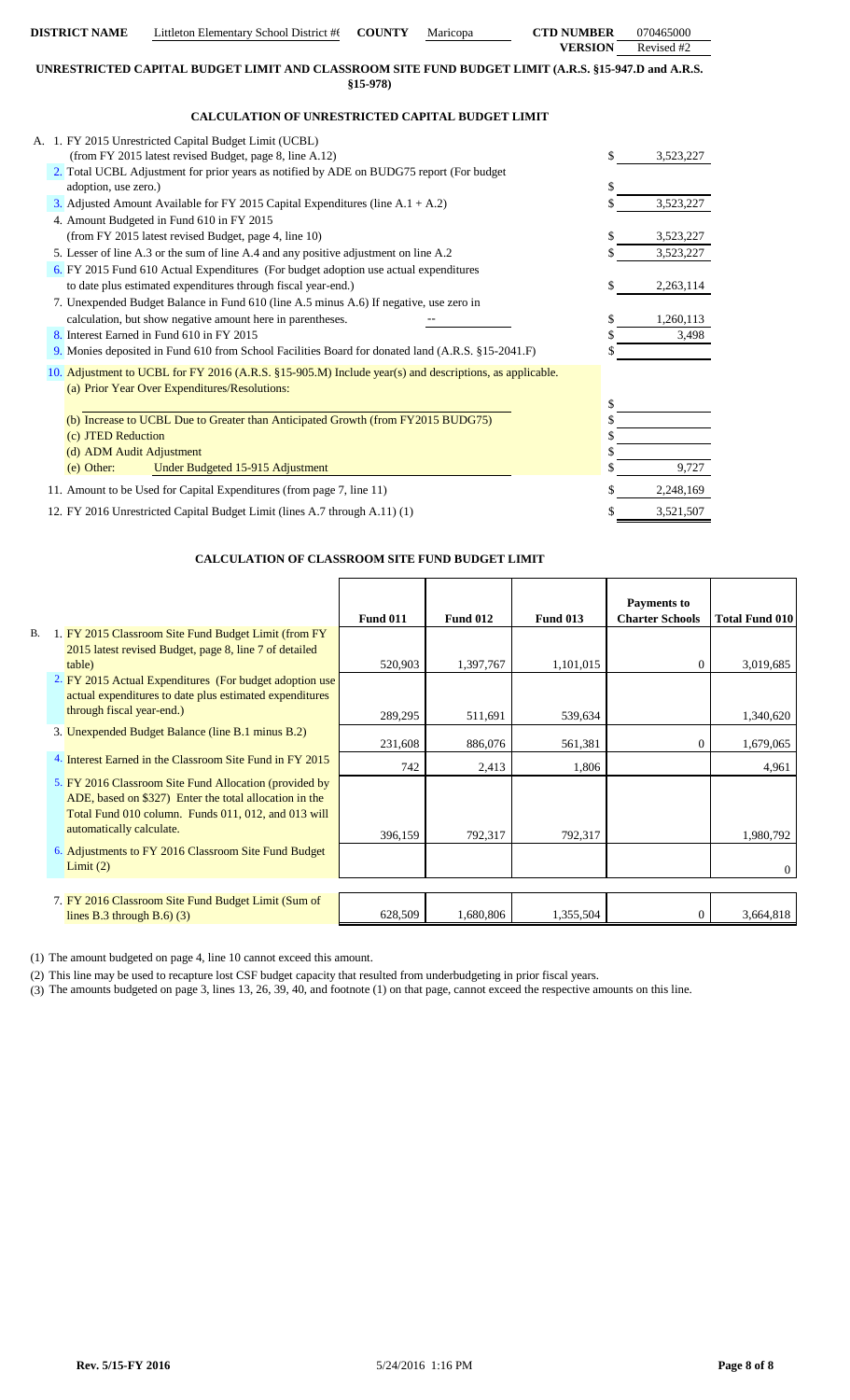FY 2016 STATE OF ARIZONA



# SUPPLEMENT TO SCHOOL DISTRICT ANNUAL EXPENDITURE BUDGETFOR DISTRICTS THAT BUDGET FOR:

# SPECIAL K-3 PROGRAM OVERRIDE (A.R.S. §15-903.D and Laws 2010, Ch. 179, §4)

## JOINT CAREER AND TECHNICAL EDUCATION AND VOCATIONAL EDUCATION CENTER (A.R.S. §15-910.01)

ENGLISH LANGUAGE LEARNERS (A.R.S. §§15-756.04 and 15-756.11)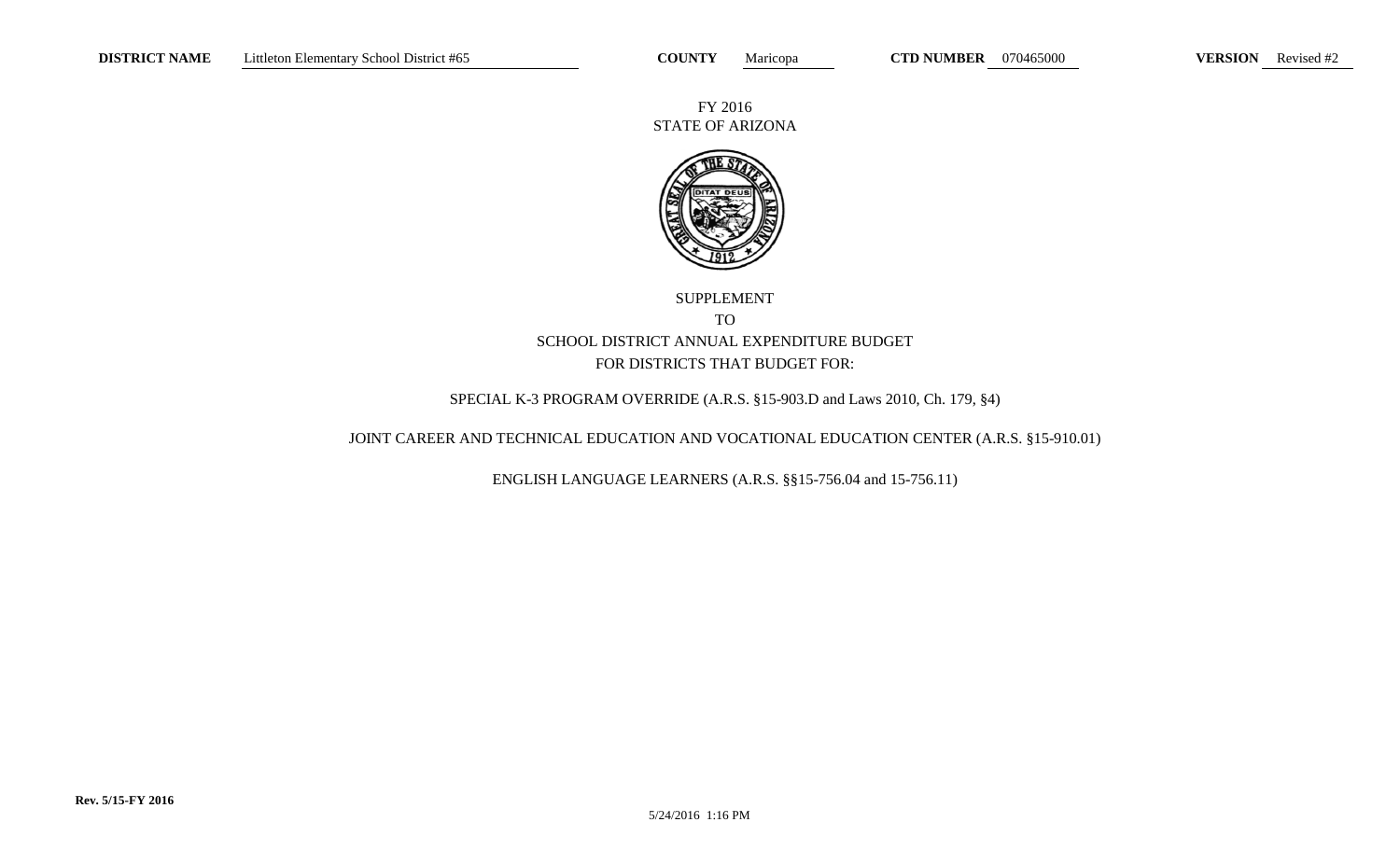**DISTRICT NAME** Littleton Elementary School District #65 **COUNTY Maricopa COUNTY Maricopa CTD NUMBER** 070465000 **VERSION** Revised #2

|                                                                        |     |           |               |          | Employee        | Purchased   |          |       |           | Totals        |               |  |
|------------------------------------------------------------------------|-----|-----------|---------------|----------|-----------------|-------------|----------|-------|-----------|---------------|---------------|--|
| <b>M&amp;O Fund Supplement</b>                                         |     |           | <b>FTE</b>    | Salaries | <b>Benefits</b> | Services    | Supplies | Other | Prior     | <b>Budget</b> | $\frac{0}{0}$ |  |
|                                                                        |     | Prior     | <b>Budget</b> |          |                 | 6300, 6400, |          |       | <b>FY</b> | <b>FY</b>     | Increase/     |  |
| <b>Expenditures</b>                                                    |     | <b>FY</b> | <b>FY</b>     | 6100     | 6200            | 6500        | 6600     | 6800  | 2015      | 2016          | Decrease      |  |
| 520 Special K-3 Program Override                                       |     |           |               |          |                 |             |          |       |           |               |               |  |
| 1000 Instruction                                                       |     | 0.00      |               |          |                 |             |          |       |           |               | $0.0\%$ 1.    |  |
| 2000 Support Services                                                  |     |           |               |          |                 |             |          |       |           |               |               |  |
| 2100 Students                                                          |     | 0.00      |               |          |                 |             |          |       |           |               | $0.0\%$ 2.    |  |
| 2200 Instructional Staff                                               |     | 0.00      |               |          |                 |             |          |       |           |               | $0.0\%$ 3     |  |
| 2300 General Administration                                            |     | 0.00      |               |          |                 |             |          |       |           |               | $0.0\%$ 4     |  |
| 2400 School Administration                                             |     | 0.00      |               |          |                 |             |          |       |           |               | $0.0\%$ 5     |  |
| 2500 Central Services                                                  |     | 0.00      |               |          |                 |             |          |       |           |               | $0.0\%$ 6.    |  |
| 2600 Operation & Maintenance of Plant                                  |     | 0.00      |               |          |                 |             |          |       |           |               | 0.0% 7        |  |
| 2900 Other                                                             |     | 0.00      |               |          |                 |             |          |       |           |               | $0.0\%$ 8     |  |
| 3000 Operation of Noninstructional Services                            |     | 0.00      |               |          |                 |             |          |       |           |               | $0.0\%$ 9.    |  |
| Subtotal (lines 1-9) (to Budget, page 1, line 27)                      | 10. | 0.00      | 0.00          |          |                 |             |          |       |           |               | $0.0\%$ 10.   |  |
| 540 Joint Career and Technical Education & Vocational Education Center |     |           |               |          |                 |             |          |       |           |               |               |  |
| 1000 Instruction                                                       | 11. | 0.00      |               |          |                 |             |          |       |           |               | $0.0\%$ 11.   |  |
| 2000 Support Services                                                  |     |           |               |          |                 |             |          |       |           |               |               |  |
| 2100 Students                                                          | 12. | 0.00      |               |          |                 |             |          |       |           |               | 0.0% 12       |  |
| 2200 Instructional Staff                                               | 13. | 0.00      |               |          |                 |             |          |       |           |               | 0.0% 13       |  |
| 2300 General Administration                                            | 14  | 0.00      |               |          |                 |             |          |       |           |               | 0.0% 14       |  |
| 2400 School Administration                                             | 15. | 0.00      |               |          |                 |             |          |       |           |               | 0.0% 15       |  |
| 2500 Central Services                                                  | 16. | 0.00      |               |          |                 |             |          |       |           |               | 0.0% 16       |  |
| 2600 Operation & Maintenance of Plant                                  | 17. | 0.00      |               |          |                 |             |          |       |           |               | 0.0% 17       |  |
| 2900 Other                                                             | 18. | 0.00      |               |          |                 |             |          |       |           |               | $0.0\%$ 18.   |  |
| 3000 Operation of Noninstructional Services                            | 19. | 0.00      |               |          |                 |             |          |       |           |               | 0.0% 19       |  |
| Subtotal (lines 11-19) (to Budget, page 1, line 29)                    | 20. | 0.00      | 0.00          |          |                 |             |          |       |           |               | 0.0% 20       |  |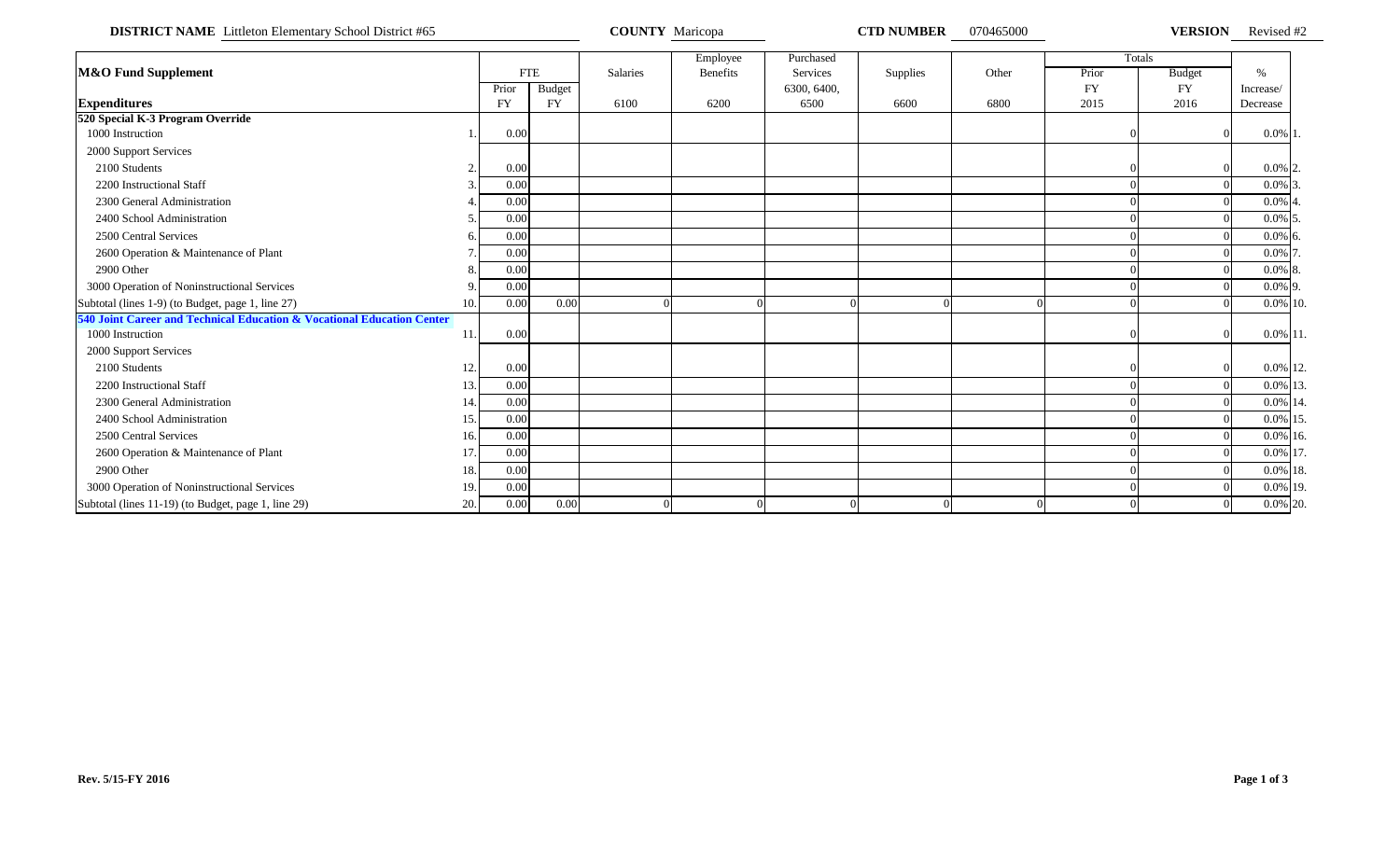**DISTRICT NAME** Littleton Elementary School District #65 **COUNTY Maricopa COUNTY Maricopa CTD NUMBER** 070465000 **VERSION** Revised #2

|                                                                        |     |         | Library Books,            |          |               |                  |                          |       | Totals        |               |  |
|------------------------------------------------------------------------|-----|---------|---------------------------|----------|---------------|------------------|--------------------------|-------|---------------|---------------|--|
| <b>Unrestricted Capital Outlay Fund Supplement</b>                     |     |         | Textbooks, &              |          | Redemption of |                  | All Other                | Prior | <b>Budget</b> | $\frac{0}{6}$ |  |
|                                                                        |     | Rentals | <b>Instructional Aids</b> | Property | Principal     | Interest         | <b>Object Codes</b>      | FY    | <b>FY</b>     | Increase/     |  |
| <b>Expenditures</b>                                                    |     | 6440    | 6641-6643                 | 6700     | 6831, 6832    | 6841, 6842, 6850 | $\left($ excluding 6900) | 2015  | 2016          | Decrease      |  |
| 520 Special K-3 Program Override                                       |     |         |                           |          |               |                  |                          |       |               |               |  |
| 1000 Instruction                                                       | 21  |         |                           |          |               |                  |                          |       |               | $0.0\%$ 21.   |  |
| 2000 Support Services                                                  | 22. |         |                           |          |               |                  |                          |       |               | $0.0\%$ 22.   |  |
| 3000 Operation of Noninstructional Services                            | 23  |         |                           |          |               |                  |                          |       |               | $0.0\%$ 23.   |  |
| 4000 Facilities Acquisition & Construction                             | 24  |         |                           |          |               |                  |                          |       |               | $0.0\%$ 24.   |  |
| 5000 Debt Service                                                      | 25. |         |                           |          |               |                  |                          |       |               | $0.0\%$ 25.   |  |
| Subtotal (lines 21-25)                                                 | 26. |         |                           |          |               |                  |                          |       |               | $0.0\%$ 26.   |  |
| 540 Joint Career and Technical Education & Vocational Education Center |     |         |                           |          |               |                  |                          |       |               |               |  |
| 1000 Instruction                                                       | 27  |         |                           |          |               |                  |                          |       |               | 0.0% 27       |  |
| 2000 Support Services                                                  | 28. |         |                           |          |               |                  |                          |       |               | $0.0\%$ 28.   |  |
| 3000 Operation of Noninstructional Services                            | 29  |         |                           |          |               |                  |                          |       |               | 0.0% 29.      |  |
| 4000 Facilities Acquisition & Construction                             | 30. |         |                           |          |               |                  |                          |       |               | $0.0\%$ 30.   |  |
| 5000 Debt Service                                                      | 31. |         |                           |          |               |                  |                          |       |               | 0.0% 31       |  |
| Subtotal (lines 27-31)                                                 | 32. |         |                           |          |               |                  |                          |       |               | 0.0% 32.      |  |
|                                                                        |     |         |                           |          |               |                  |                          |       |               |               |  |
| Total (lines 26 & 32) (Include in Fund 610 Budget, page 4, lines 2-9)  | 33. |         |                           |          |               |                  |                          |       |               | 0.0% 33       |  |

**Rev. 5/15-FY 2016**

**Page 2 of 3**